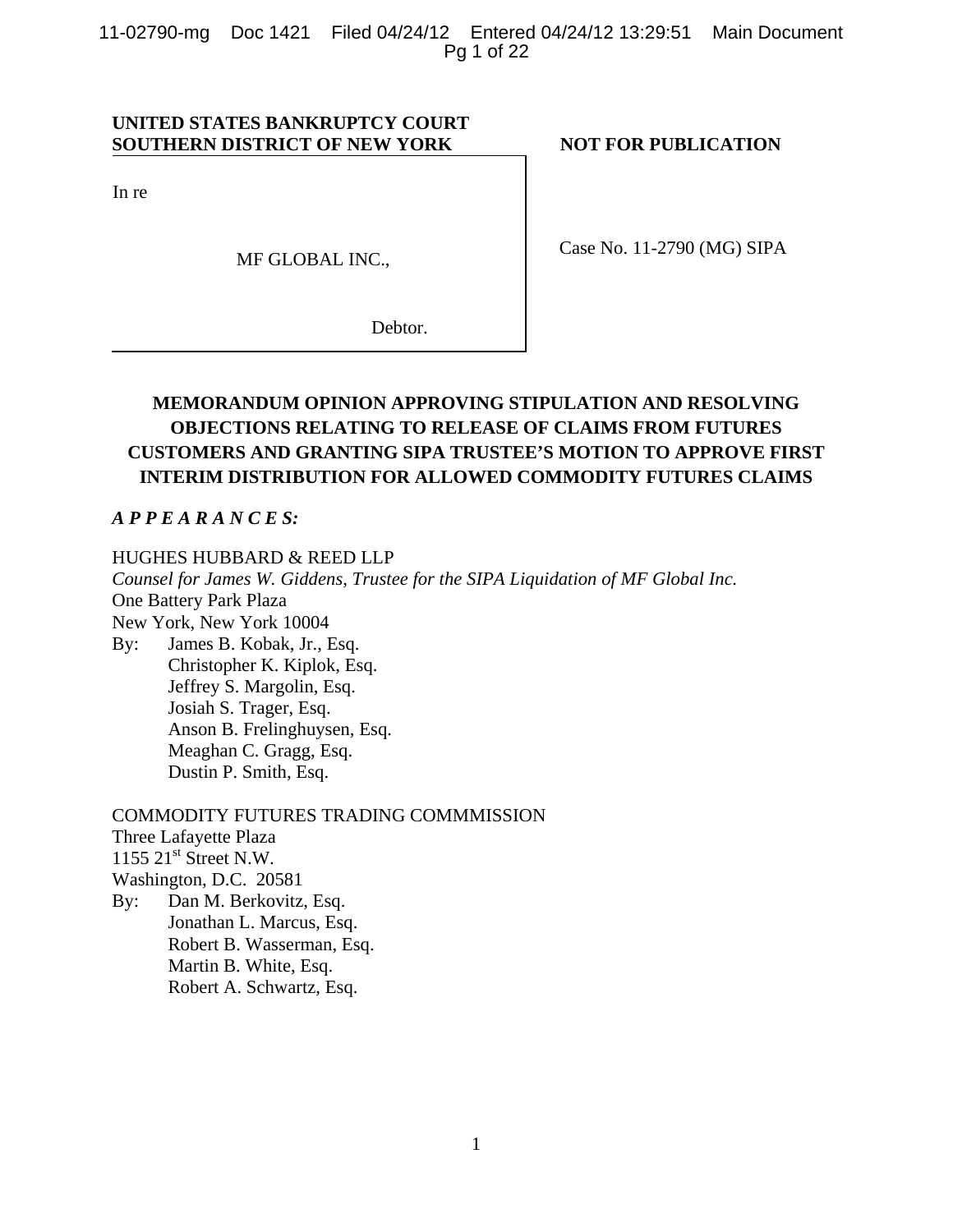11-02790-mg Doc 1421 Filed 04/24/12 Entered 04/24/12 13:29:51 Main Document Pg 2 of 22

# ENTWISTLE & CAPPUCCI LLP

*Counsel for Paradigm Global Fund I Ltd., Paradigm Equities Ltd., Paradigm Asia Ltd., Augustus International Master Fund, L.P., Zybr Holdings, LLC, William Schur, Futures Capital Management, LLC, Ali A. Rangchi Bozorki, MTrust Co. FBO James M. Mayer, MTrust FBO James Mayer*  280 Park Avenue,  $26<sup>th</sup>$  Floor West New York, New York 10017 By: Andrew J. Entwistle, Esq.

 Joshua K. Porter, Esq. Jordan A. Cortez, Esq.

-and-

#### SUSMAN GODFREY LLP

*Counsel for Paradigm Global Fund I Ltd., Paradigm Equities Ltd., Paradigm Asia Ltd., Augustus International Master Fund, L.P., Zybr Holdings, LLC, William Schur, Futures Capital Management, LLC, Ali A. Rangchi Bozorki, MTrust Co. FBO James M. Mayer, MTrust FBO James Mayer*  560 Lexington Avenue, 15th Floor

New York, New York 10022

By: William Christopher Carmody, Esq. Jacob W. Buchdahl, Esq.

-and-

#### SUSMAN GODFREY LLP

*Counsel for Paradigm Global Fund I Ltd., Paradigm Equities Ltd., Paradigm Asia Ltd., Augustus International Master Fund, L.P., Zybr Holdings, LLC, William Schur, Futures Capital Management, LLC, Ali A. Rangchi Bozorki, MTrust Co. FBO James M. Mayer, MTrust FBO James Mayer*  1901 Avenue of the Stars, Suite 950 Los Angeles, California 90067-6029 By: Marc M. Seltzer

#### NISEN & ELLIOT, LLC

*Counsel for Henning-Carey Proprietary Trading, Charles Carey, Joseph Niciforo, Robert Tierney, Brian Fisher, Shane McMahon, Michael Mette, and Timothy Zaug*  200 West Adams Street Chicago, Illinois 60606 By: Michael H. Moirano, Esq. Claire E. Gorman, Esq. Brittany E. Kirk, Esq.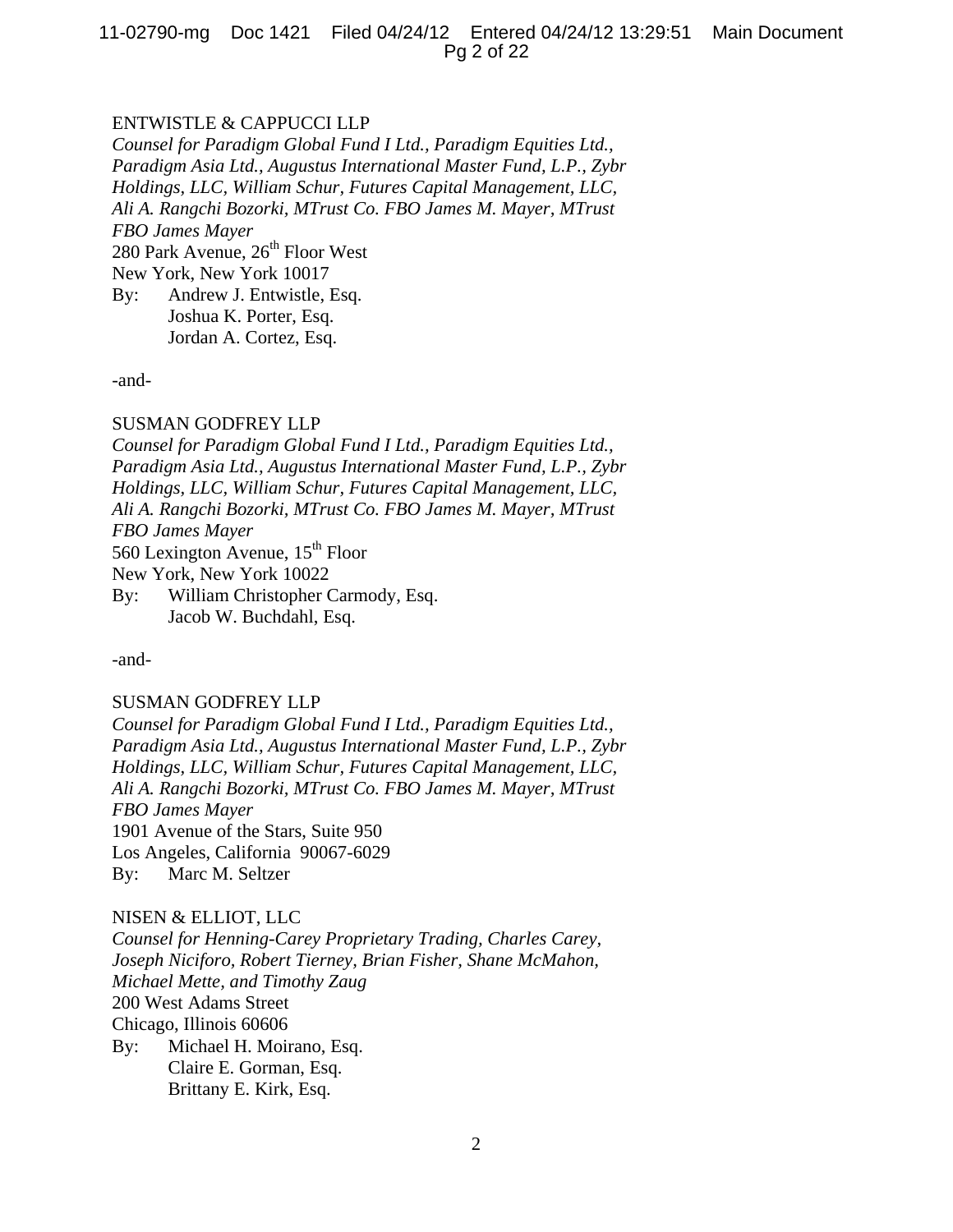11-02790-mg Doc 1421 Filed 04/24/12 Entered 04/24/12 13:29:51 Main Document Pg 3 of 22

LOUIS F. BURKE P.C. *Counsel for David Accomazzo and Roberto Calle Gracey*  460 Park Avenue,  $21<sup>st</sup>$  Floor New York, New York 10022 By: Louis F. Burke, Esq. Leslie Wybiral, Esq.

# FORD MARRIN ESPOSITO WITMEYER & GLESER, LLP

*Counsel for Sapere Wealth Management, LLC, Granite Asset Management, and Sapere CTA Fund, LP*  Wall Street Plaza New York, New York 10005 By: John J. Witmeyer III, Esq. Jon R. Grabowski, Esq. Stephen R. Chuk, Esq. -and-

HOWARD, STALLINGS, FROM & HUTSON, P.A. *Counsel for Sapere Wealth Management, LLC, Granite Asset Management, and Sapere CTA Fund, LP*  5410 Trinity Road, Suite 210 P.O. Box 12347 Raleigh, North Carolina 27605 By: Joseph H. Stallings, Esq.

# MCCARTER & ENGLISH, LLP

*Counsel for Occidental Energy Marketing Inc.*  245 Park Avenue New York, New York 10167 By: David J. Adler, Esq.

-and-

MCCARTER & ENGLISH, LLP *Counsel for Occidental Energy Marketing Inc.*  405 North King Street,  $8<sup>th</sup>$  Floor Wilmington, Delaware 19801 By: Katharine L. Mayer, Esq.

ZACH ZUNSHINE *Counsel for Claimant Jill Zunshine* P.O. Box 231398 New York, New York 10023 By: Zach Zunshine, Esq.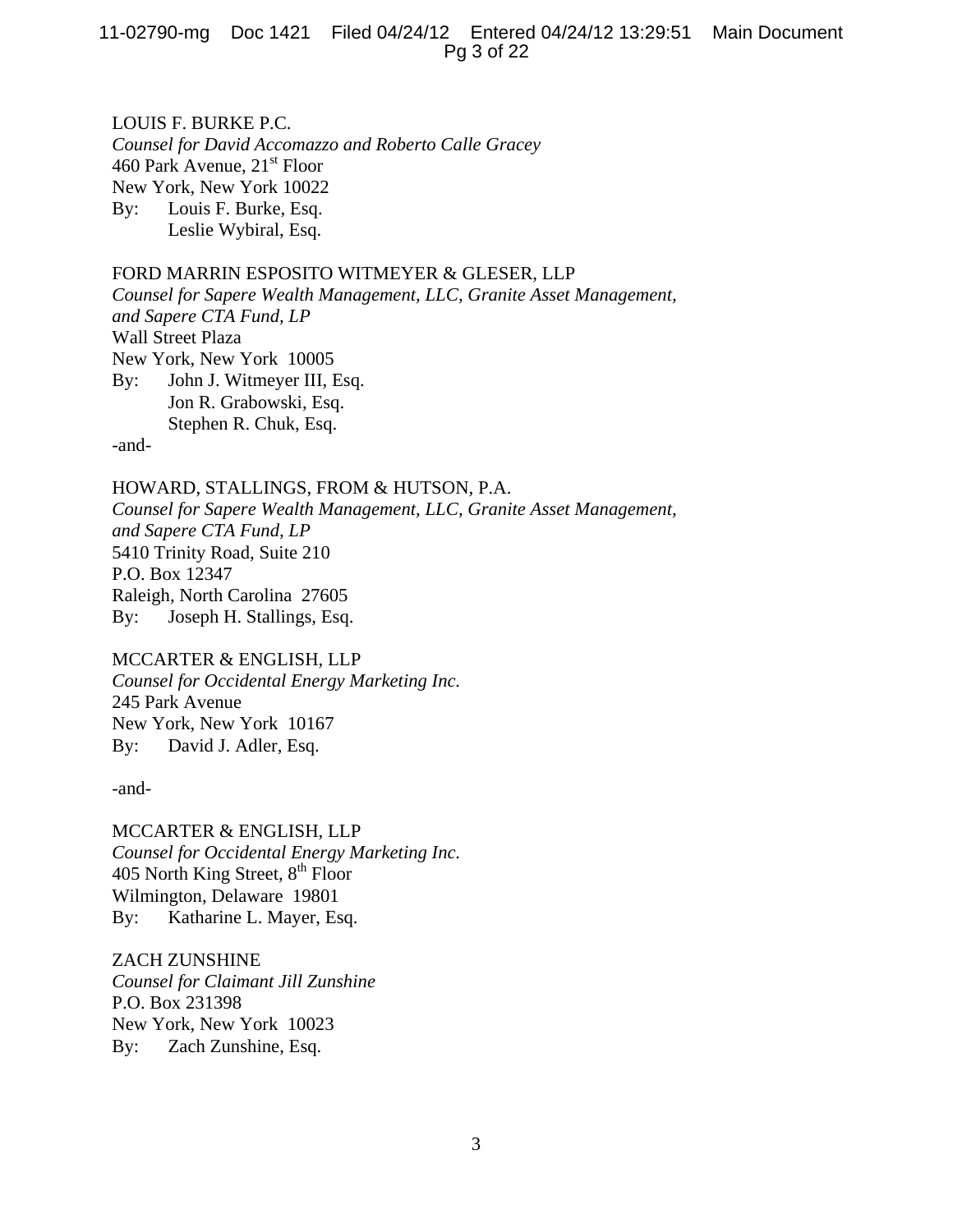BARNES & THORNBURG LLP *Counsel for Patrick O'Malley, M.D., Matthew Johnson, and Michael Dokupil* One N. Wacker Drive, #4400 Chicago, Illinois 60606 By: Vincent P. Schmeltz III, Esq. Deborah L. Thorne, Esq.

-and-

BARNES & THORNBURG LLP *Counsel for Patrick O'Malley, M.D., Matthew Johnson, and Michael Dokupil* 1000 N. West Street, Suite 1200 Wilmington, Delaware 19801 By: David M. Powlen, Esq.

# STUTZMAN, BROMBERG, ESSERMAN & PLIFKA, P.C.

*Counsel for Lee B. Stern, Jeffrey Stern, Daniel Stern, Richard Stark, Transcend Investments LLC, the Steven M. Abraham Revocable Trust, Murray Wise, and Carl Berg*  2323 Bryan Street, Suite 2200 Dallas, Texas 75201-2689 By: Sander L. Esserman, Esq. Robert T. Brousseau, Esq.

 Peter C. D'Apice, Esq. David A. Klingler, Esq.

# MORRISON & FOERSTER LLP

*Counsel for Louis J. Freeh, Chapter 11 Trustee of MF Global Holdings Ltd.*  1290 Avenue of the Americas New York, New York 10104 By: Brett H. Miller, Esq. Lorenzo Marinuzzi, Esq. Melissa A. Hager, Esq. John A. Pinarelli, Esq.

FOLEY & LARDNER LLP *Counsel for John Supple, Thomas Ritter, and Greenbriar Partners L.P.*  90 Park Avenue New York, New York 10016 By: Richard J. Bernard, Esq. Alissa M. Nann, Esq.

-and-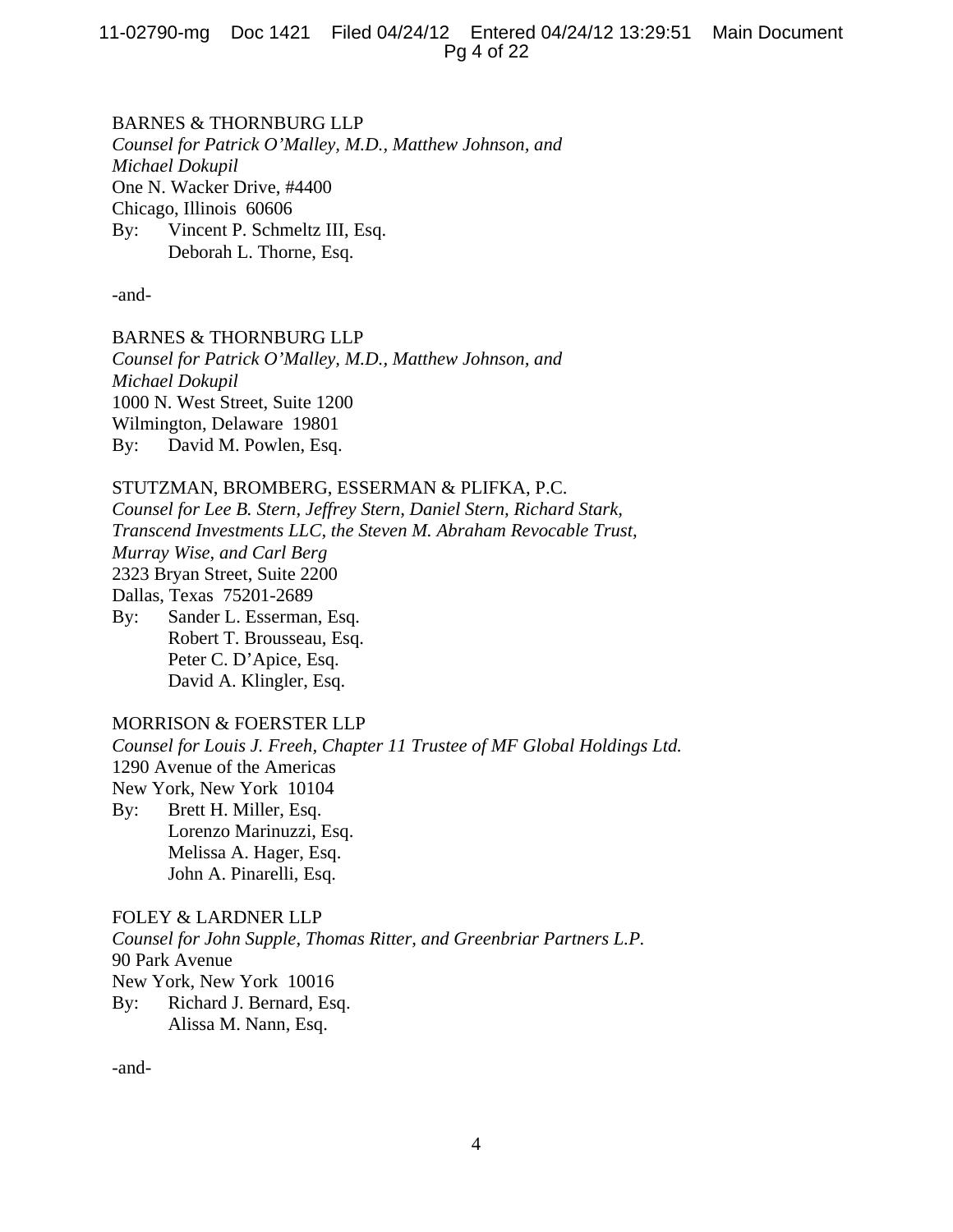11-02790-mg Doc 1421 Filed 04/24/12 Entered 04/24/12 13:29:51 Main Document Pg 5 of 22

FOLEY & LARDNER LLP *Counsel for John Supple, Thomas Ritter, and Greenbriar Partners L.P.*  321 N. Clark Street, Suite 2800 Chicago, Illinois 60654 By: Geoffrey S. Goodman, Esq.

DEWEY & LEBOEUF LLP *Counsel for the Statutory Creditors' Committee of MF Global Holdings Ltd., et al.* 1301 Avenue of the Americas New York, New York 10019 By: Martin J. Bienenstock, Esq. Michael P. Kessler, Esq. Irena M. Goldstein, Esq.

# **MARTIN GLENN UNITED STATES BANKRUPTCY JUDGE**

Before the Court are two related issues. The first issue arises from the *Motion of James* 

*W. Giddens, SIPA Trustee for Liquidation of MF Global Inc., To Approve First Interim* 

*Distribution for Allowed Commodity Futures Claims* (the "Claim Distribution Motion"). (ECF

Doc. #1086.) Objections or responses were filed by: (1) the Commodities Futures Trading

Commission (ECF Doc. #1098); (2) Jill Zunshine ("Zunshine Objection") (ECF Doc. #1190); (3)

Patrick O'Malley, M.D., Matthew Johnson, and Michael Dokupil ("O'Malley Objection") (ECF

Doc. #1206); (4) Certain MF Global Inc. Claimants ("Stern Objection")<sup>1</sup> (ECF Doc. #1208); (5)

Louis J. Freeh, Chapter 11 Trustee of MF Global Holdings Ltd. (ECF Doc. #1215); (6) John

Supple, Thomas Ritter, and Greenbriar Partners, L.P. ("Greenbriar Objection") (ECF Doc.

#1216); (7) certain former futures accounts customers (the "Paradigm Objection  $2$ ")<sup>2</sup> (ECF Doc.

 $\frac{1}{1}$  The Certain MF Global Inc. Claimants are Lee B. Stern, Jeffrey Stern, Daniel Stern, Richard Stark, Transcend Investments LLC, the Steven M. Abraham Revocable Trust, Murray Wise, and Carl Berg.

<sup>2</sup> The objectors are Paradigm Global Fund I Ltd.; Paradigm Equities Ltd.; Paradigm Asia Fund Ltd.; Augustus International Master Fund, L.P.; Zybr Holdings, LLC; Futures Capital Management, LLC; Pollack Commodity Partners; MTrust Co. FBO James M. Mayer; MTrust FBO James Mayer; William Schur; Ali A. Rangchi Bozorki; Henning-Carey Proprietary Trading, LLC; Charles Carey; Joseph Niciforo; James Groth; Robert Teirney; Brian Fisher; and Shane McMahon.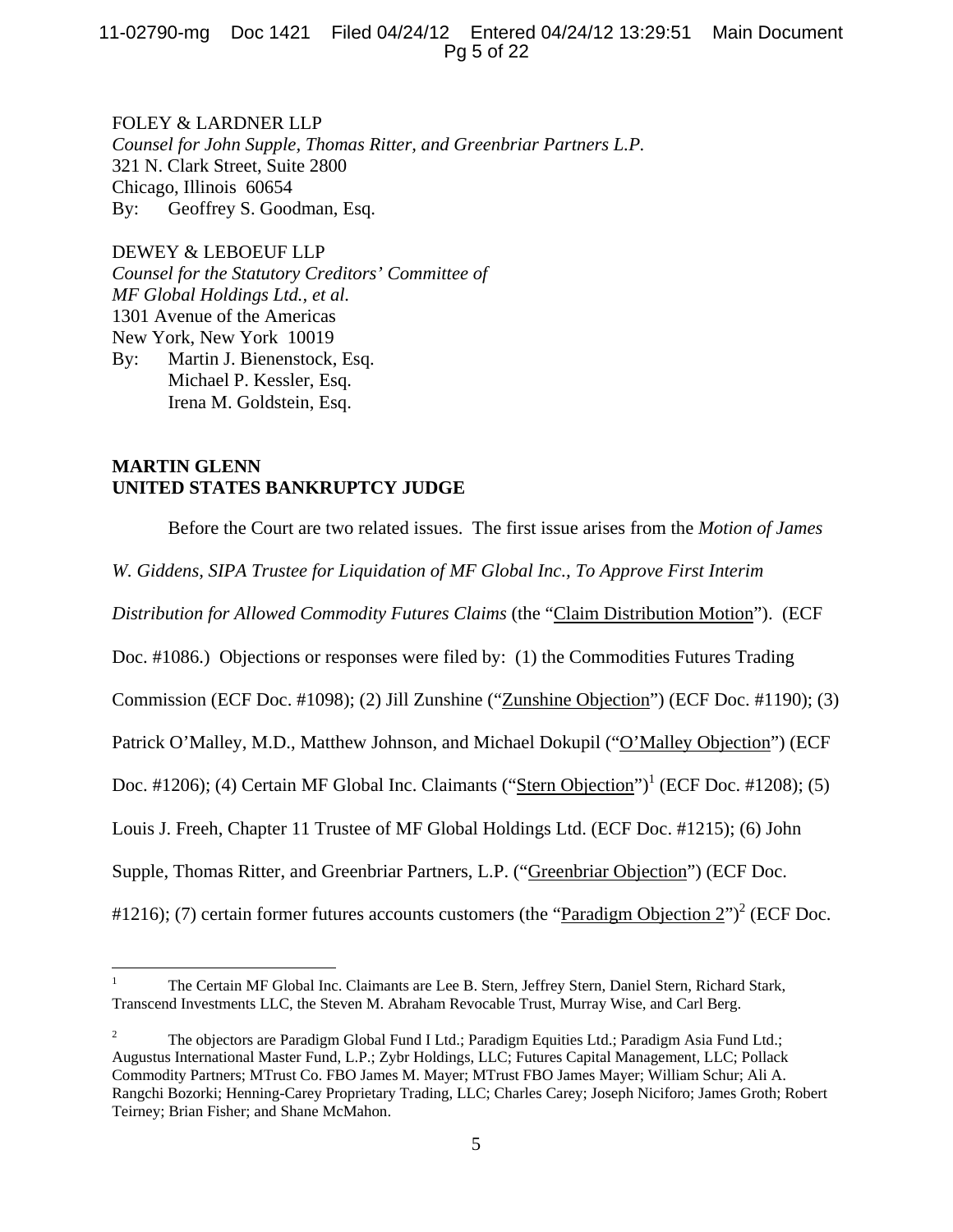# 11-02790-mg Doc 1421 Filed 04/24/12 Entered 04/24/12 13:29:51 Main Document Pg 6 of 22

#1217); and (8) the Statutory Creditors' Committee of MF Global Holdings Ltd. (ECF Doc. #1277). The SIPA Trustee filed an Omnibus Reply addressing all of the objections and responses. (ECF Doc. #1297.)

The second issue arose initially from a notice of presentment—*Joint Notice of Presentment of Stipulation and Order Resolving Objection Relating to Assignment and Release of Claims from Futures Customers* (the "Stipulation"). (ECF Doc. #1050.) Because two objections were filed in response by certain former commodities futures account customers (the "Paradigm Objection")<sup>3</sup> (ECF Doc. #1111) and Sapere Wealth Management, Granite Asset Management, and Sapere CTA Fund, L.P. (the "Sapere Objection") (ECF Doc. #1112), the matter was scheduled for hearing on April 12, 2012. The SIPA Trustee filed a *Response in Further Support of the Stipulation* (the "Response"), which included an Amended Stipulation, drafted in coordination with some of the objectors. (ECF Doc. #1274.) On April 10, Occidental Energy Marketing Inc. submitted a reservation of rights in response to the SIPA Trustee's Response. (ECF Doc. #1307.)

After the Court heard oral argument on April 12, 2012, the SIPA Trustee amended his request for relief, (i) withdrawing his request for Court approval of an assignment of claims by commodities customers against third parties in order for the customers to receive distributions on net equity claims and (ii) modifying the form of release required from commodities customers before receiving such distributions. That withdrawal and modification were consolidated into

<sup>3</sup> The objectors are Paradigm Global Fund I Ltd.; Paradigm Equities Ltd.; Paradigm Asia Fund Ltd.; Augustus International Master Fund, L.P.; Zybr Holdings, LLC; Futures Capital Management, LLC; Pollack Commodity Partners; MTrust Co. FBO James M. Mayer; MTrust FBO James Mayer; William Schur; Ali A. Rangchi Bozorki; Henning-Carey Proprietary Trading, LLC; Charles Carey; Joseph Niciforo; James Groth; Robert Teirney; Brian Fisher; and Shane McMahon.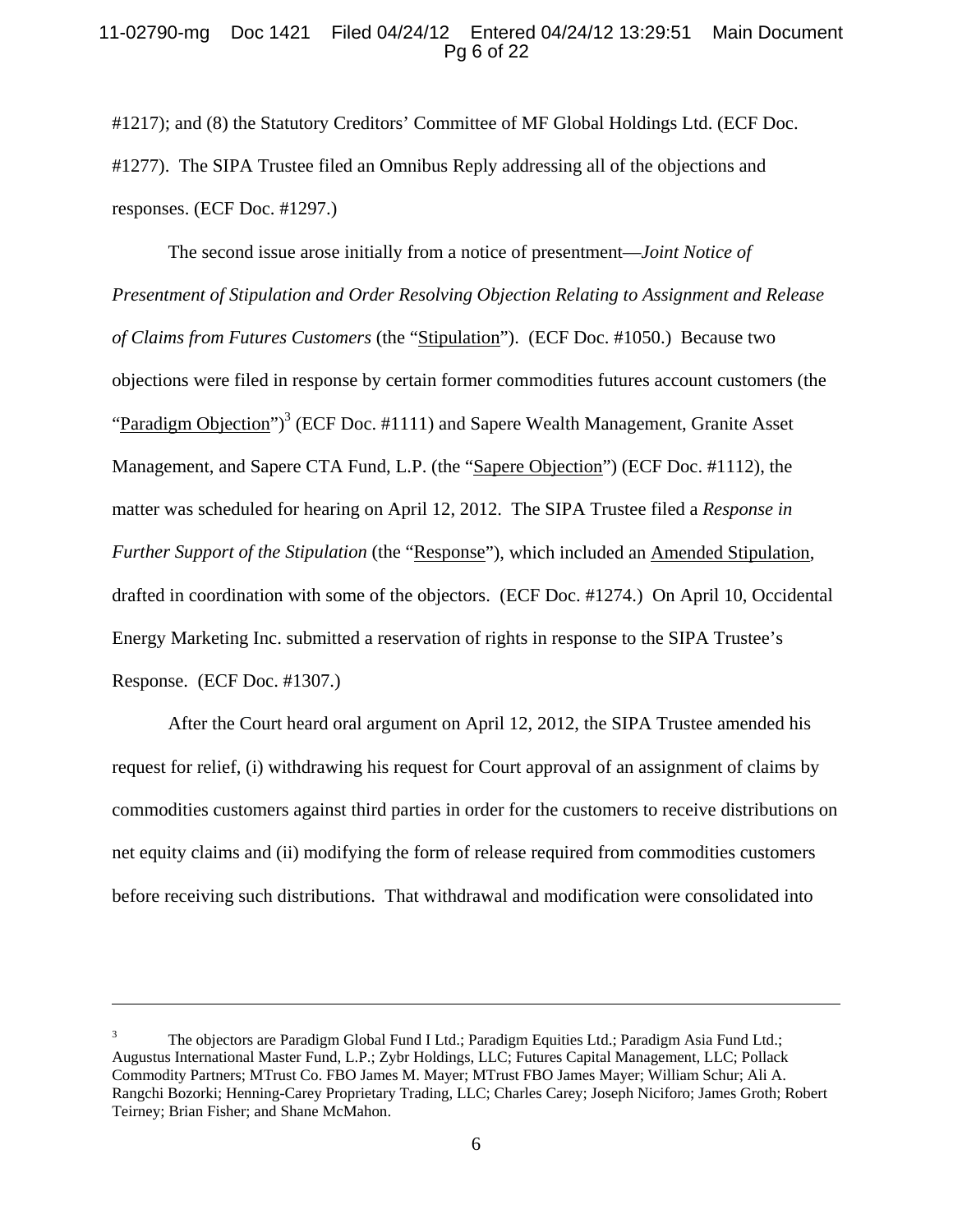# 11-02790-mg Doc 1421 Filed 04/24/12 Entered 04/24/12 13:29:51 Main Document Pg 7 of 22

one proposed order, the *Order in Furtherance of Claims Processing Order* (the "Third Amended Release").

#### **BACKGROUND**

The background of this case has been discussed in numerous opinions of this Court and will not be repeated here. On November 2, 2011, the Court approved the SIPA Trustee's initial request to complete a bulk transfer of customer accounts containing open U.S. commodity contracts and a percentage of the associated margining collateral to futures commissions merchants ("FCMs") other than MFGI. (ECF Doc. #14.) On November 17, 2011, the Court approved a second partial transfer of certain customers' cash-only accounts. (ECF Doc. #316.) On December 9, 2011, the Court approved a third bulk transfer of certain property of commodities futures customers, including non-liquid assets such as warehouse receipts, precious metal certificates, shipping certificates, and other certificates of title for commodities held by MFGI for its customers (the "Physical Customer Property") (ECF Doc. #717), and also a bulk transfer of certain property of securities customers (ECF Doc. #718) (together, the "Third Bulk Transfer Order"). Through the bulk transfers, the SIPA Trustee was ultimately able to distribute approximately 72% of the net liquidating value of each domestic account based on the unaudited books and records of MFGI, rather than on individual claims filed by customers.

On November 23, 2011, the Court entered an order approving the *Trustee's Expedited Application To Establish Parallel Customer Claims Processes* (the "Claims Process Order"). (ECF Doc. #423.) That Order established a Bar Date for filing of claims by commodities and securities customers and all other creditors against MFGI. It also established the process for the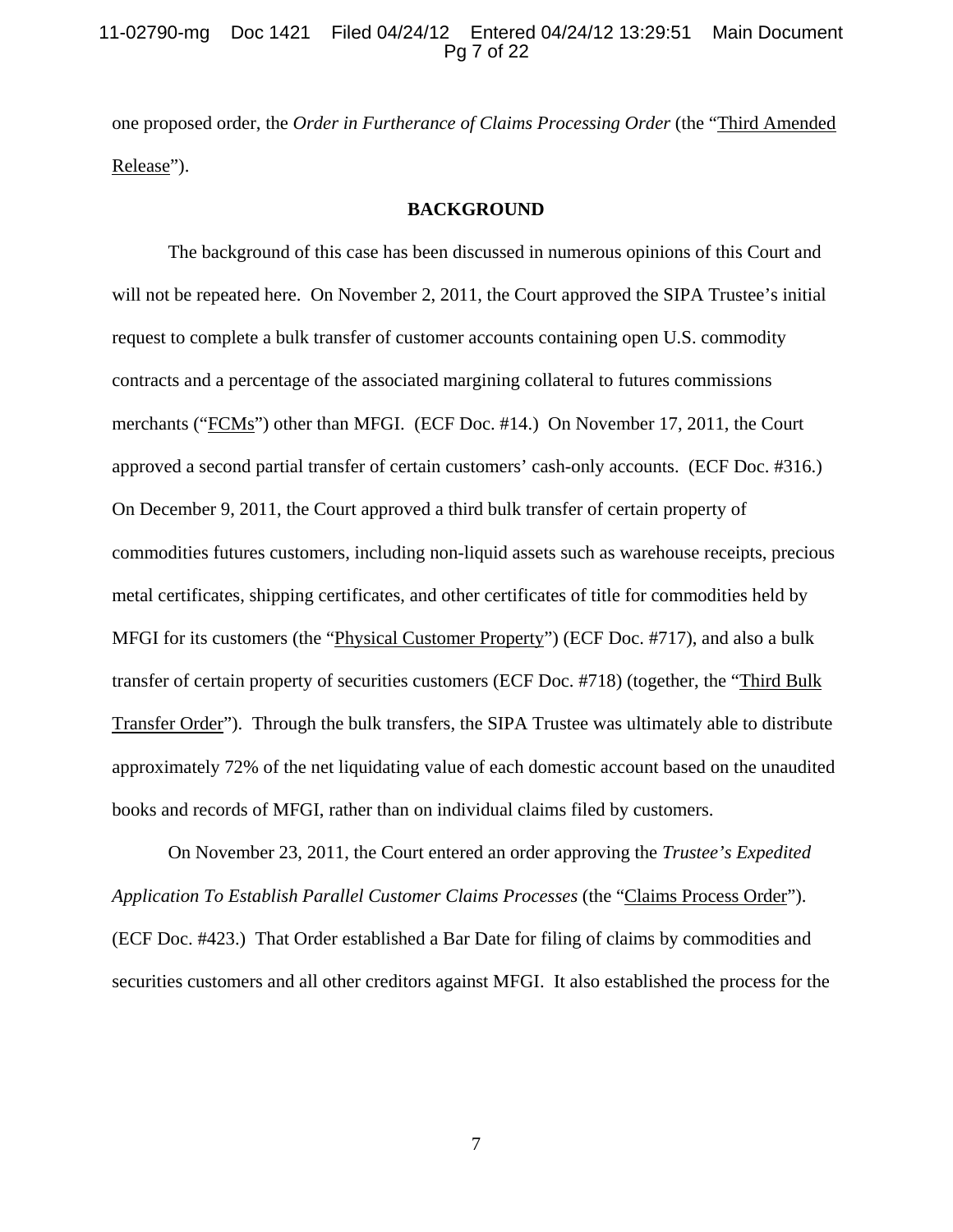SIPA Trustee's determination of customer claims (a "Finalized Claim").<sup>4</sup> The bulk transfers allowed eligible customers to receive a 72% distribution of their property, except that those transfers were subject to each claimant's Finalized Claim, which is the final resolution of the estate's obligation to that customer.

# **DISCUSSION**

## **A. The Claims Distribution Motion**

#### **1. Requested Relief**

Through the Claims Distribution Motion, the SIPA Trustee seeks authority to (i) distribute up to approximately \$600 million of "Segregated Funds";<sup>5</sup> (ii) distribute up to approximately \$50 million of "Secured Funds";<sup>6</sup> and (iii) establish a "Delivery Class" and distribute up to approximately \$35 million of "Delivery Funds" to claimants with allowed claims for property within the Delivery Class (the "First Interim Claims Distribution"). The SIPA Trustee proposes to establish a Delivery Class comprised of all Physical Customer Property accounts, including Physical Customer Property that has been or will be reduced to cash in any manner, either before or after the Petition Date. This Delivery Class would include preexisting "Delivery Credits"<sup>7</sup> as well as "Frozen Proceeds"<sup>8</sup> and funds obtained post-petition when

<sup>4</sup> A claim is not finalized until a claimant either agrees with the determination of his claim by the SIPA Trustee or it has been resolved judicially. The Claims Process Order sets forth the mechanism for a customer to object to the SIPA Trustee's determination of his claim and to seek orderly resolution by the Court of the claim.

<sup>5</sup> "Segregated Funds" are funds within the class of assets used to support domestic futures trading, including suspended funds. Segregated Funds are from the same pool of customer property that nearly exclusively made up the funds transferred for the benefit of customers through the bulk transfer process.

<sup>6</sup> "Secured Funds" are funds within the class of assets used to support foreign futures trading. Only a small portion of the Secured Funds has been recovered by the SIPA Trustee thus far, and no transfers or distributions from that pool of assets have been authorized to date.

<sup>7</sup> As the Trustee explained in his moving papers:

All Physical Customer Property was, in fact, prominently designated in the records of MFGI as associated with an "F/D" portion of the account.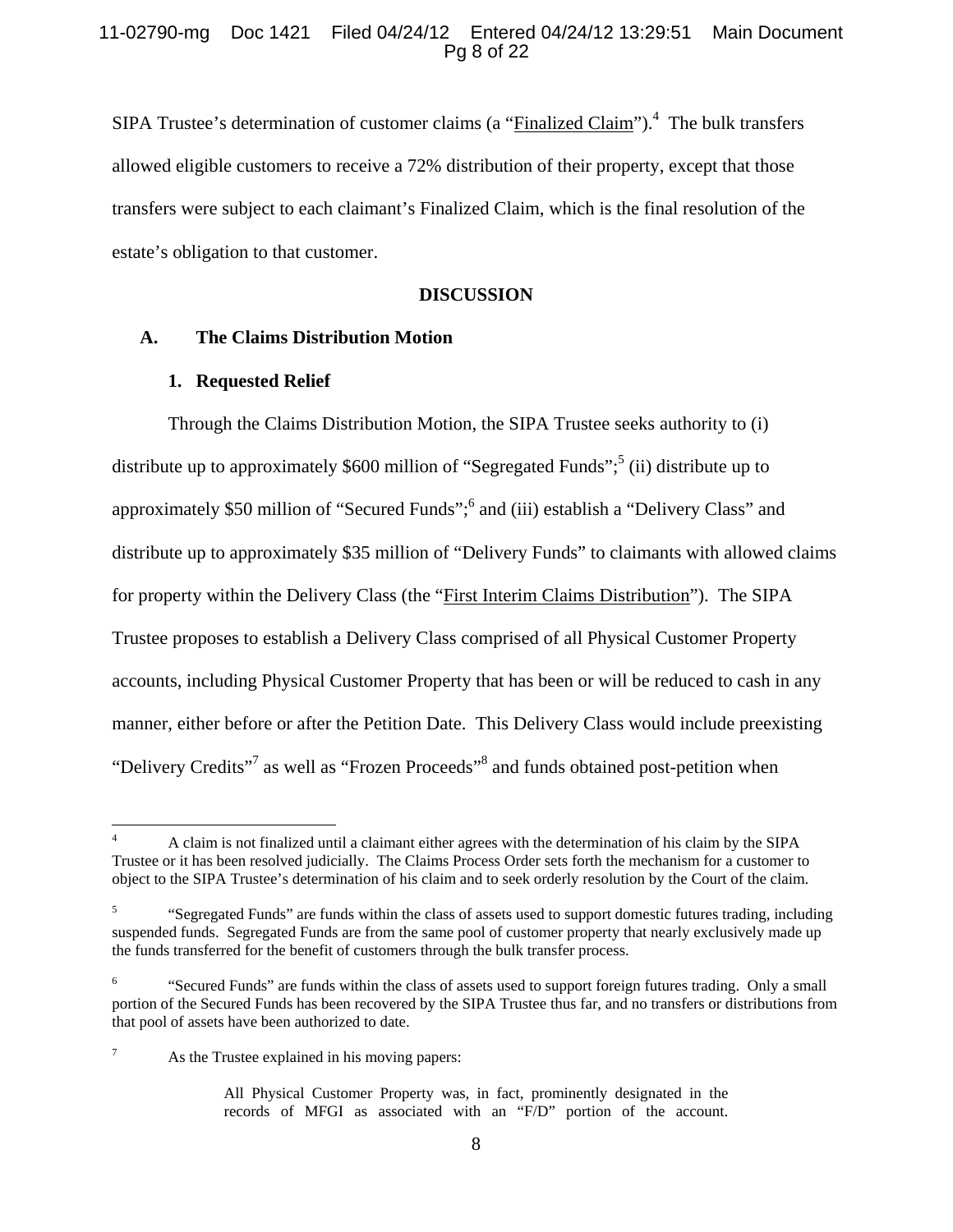# 11-02790-mg Doc 1421 Filed 04/24/12 Entered 04/24/12 13:29:51 Main Document Pg 9 of 22

Physical Customer Property was either (i) delivered against a customer's obligation to deliver via restricted delivery; (ii) transferred to customers to effect the 72% distribution of the combined value of their Physical Customer Property and other domestic assets (including cash deposits posted by some customers to enable them to receive Physical Customer Property with an aggregate value above the 72% *pro rata* distribution to which they were entitled); or (iii) otherwise liquidated.

The SIPA Trustee states that the First Interim Claims Distribution would be made on a rolling basis to customers with Finalized Claims. *See* Claim Distribution Mot., ¶ 19. The SIPA Trustee also contends that the amount of the First Interim Claims Distribution would not interfere with the SIPA Trustee's maintenance of contingency amounts for each class of customer property, ensuring fair treatment of all of MFGI's futures customers (including MFGI's former foreign affiliates on behalf of those affiliates' customers). *See id*. ¶ 8. The SIPA Trustee

> expects to maintain approximately \$700 million in Segregated Funds (of which about one-half is claimed by foreign affiliates on behalf of their customers), approximately \$10 million in Delivery Funds, and approximately \$40 million in Secured Funds, in each case, to address potential disputes and, when practicable, make other interim distributions or a final distribution.

*Id*.

 Additionally, in the ordinary course, when a customer sought to deliver Physical Customer Property to fulfill a contractual obligation to sell, the proceeds of such sale (once cleared and posted to MFGI) were ultimately recorded in the "F/D" portion of the account. Indeed, some customers had pre-existing "F/D" credits as of the Filing Date ("Delivery Credits")—the result of previous proceeds from making delivery.

Claim Distribution Mot., ¶ 24.

<sup>8</sup> "Frozen Proceeds" are the proceeds of delivery transactions that were processed in the days immediately around the Petition Date, but were suspended due to MFGI's liquidation and held at derivative clearing organizations.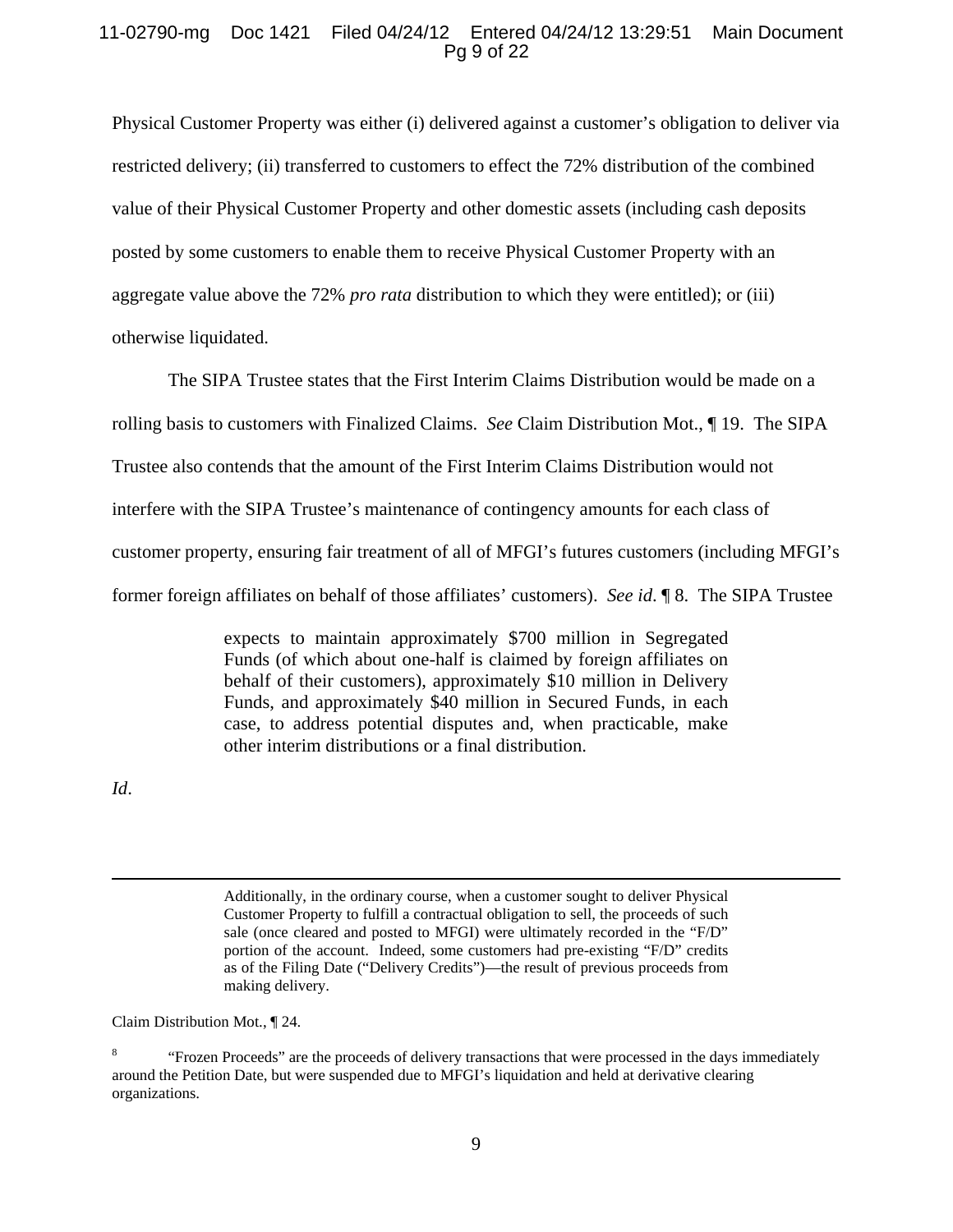# 11-02790-mg Doc 1421 Filed 04/24/12 Entered 04/24/12 13:29:51 Main Document Pg 10 of 22

# **2. The Objections**

 $\overline{a}$ 

Objections were filed to the Claims Distribution Motion, primarily objecting to the SIPA Trustee's requirement that commodities customers assign to the SIPA Trustee their claims against third parties before receiving a distribution of customers' allowed claims.<sup>9</sup> Because the SIPA Trustee has withdrawn his request for the assignments, the Court will first discuss the remaining objection to the Claims Distribution Motion.

The O'Malley Objection (ECF Doc. #1206) asserts that the SIPA Trustee incorrectly attempts to include Delivery Credits and Frozen Proceeds within the Delivery Class. The objectors argue that because the Delivery Credits and Frozen Proceeds are not "specifically identifiable property," and, therefore, not within the definition of "delivery account," the Delivery Class should only be comprised of physical commodities. Including Delivery Credits and Frozen Proceeds in the Delivery Class increases the total claims in that class. But because the SIPA Trustee has so far been unable to recover all of the cash associated with Delivery Credits and Frozen Proceeds, the inclusion of Delivery Credits and Frozen Proceeds in that Class dilutes the potential recovery of customers with claims to property in the Delivery Class, as the amount of claims is increased but the amount available to satisfy these claims remains fixed. The objectors also assert that the inclusion of Delivery Credits and Frozen Proceeds within the Delivery Class does not follow the intent of the Commodity Futures Trading Commission

<sup>9</sup> The Zunshine Objection (ECF Doc. #1190), Stern Objection (ECF Doc. #1208), and Paradigm Objection 2 (ECF Doc. #1217) deal with the assignment provision of the DRA. The Trustee has withdrawn his request for the assignments and the Court concludes below that the assignments obtained by the Trustee without court approval are void. *See* Part B.2, *infra*. At the hearing, Jill Zunshine's counsel also objected to the propriety of the release itself, but the Court overruled the objection during the hearing. The Court concludes that theThird Amended Release is fully appropriate and warranted in the circumstances. *See* Part B.1, *infra*.

In addition to objecting to the Assignment provision in the DRA, the Stern Objection requested that the Court set a deadline for the completion of the Trustee's determination of all claims. The Court overruled the objection, finding that Trustee and his team have been working expeditiously to resolve claims. Any deadline the Court sets would be arbitrary and detrimental to a fair and accurate determination of net equity claims.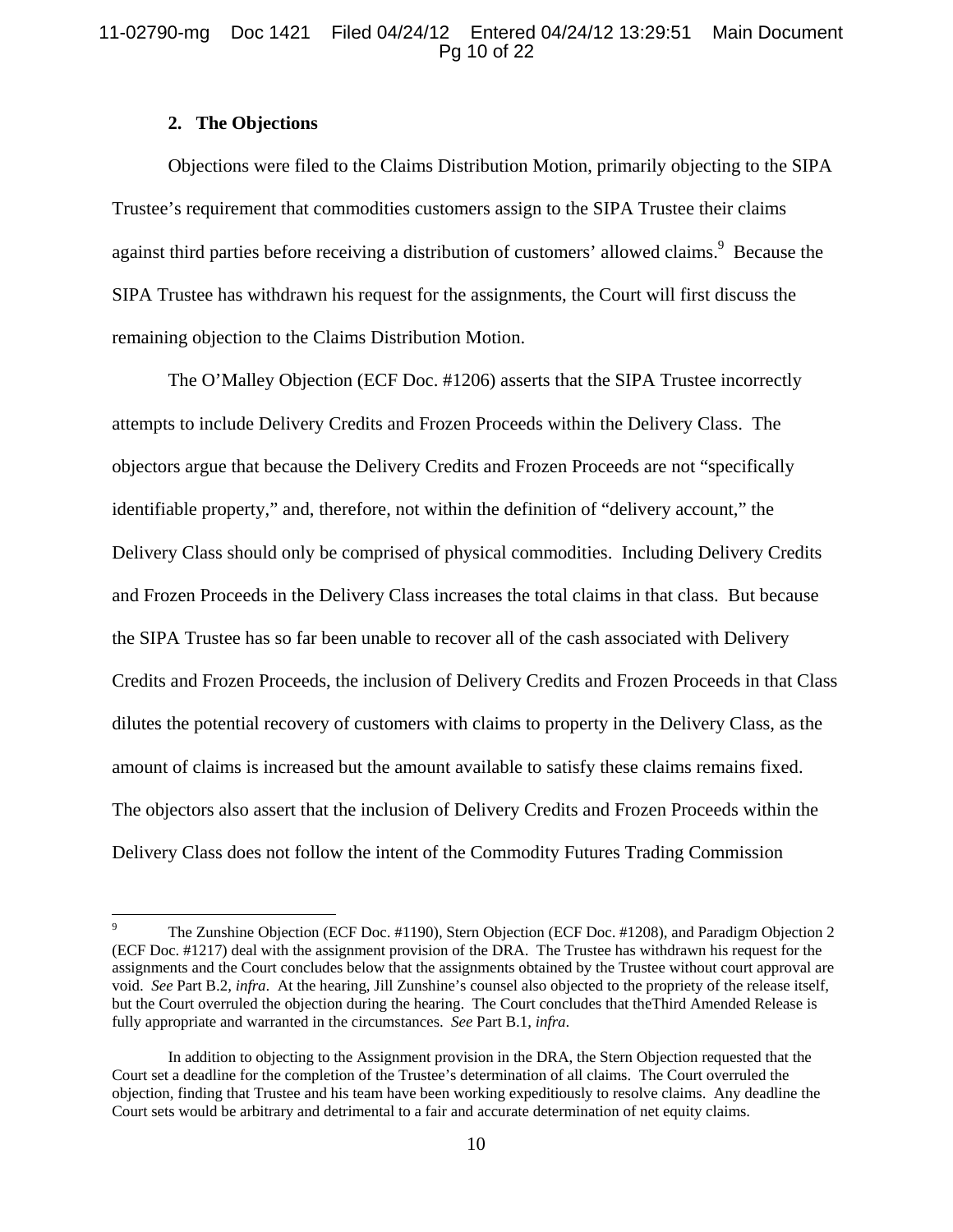# 11-02790-mg Doc 1421 Filed 04/24/12 Entered 04/24/12 13:29:51 Main Document Pg 11 of 22

("CFTC") regarding the creation of the "delivery account" class—shielding customers holding specifically identifiable property from the otherwise dilutive effect of the Part 190 Regulations' *pro rata* distribution scheme. The objectors note that Delivery Credits and Frozen Proceeds were not required to be segregated nor in fact segregated and should not be allowed to be part of a "delivery account" class.

## **3. Legal Standard**

Liquidation of an FCM is subject to two separate regulatory regimes: the Securities Investor Protection Act ("SIPA") and the Commodities Exchange Act (the "CEA"). Under both regimes, customers are entitled to a *pro rata* share of the applicable pools of customer property from separate customer account classes. Within the context of a SIPA liquidation, determining the claims of, and allocating customer property to, former MFGI commodity customers incorporates the interplay of subchapter IV of title 11 of the Bankruptcy Code, the CEA, and, as discussed below, 17 C.F.R. Part 190 (the "Part 190 Regulations"). *See In re MF Global Inc*., No. 11-2790, 2012 WL 1146019, at \*5 (Bankr. S.D.N.Y. Apr. 6, 2012).

The CFTC has enacted a set of procedures to guide trustees and assist courts in implementing the CEA and subchapter IV of title 11 of the Bankruptcy Code. *See* 17 C.F.R. § 190 *et seq*. Those regulations: (1) define what constitutes customer property, *see id.* § 190.08; (2) establish a system of customer classes and account classes, which ensures a fair and orderly process of *pro rata* distribution, *id.* §§ 190.01(a), (m), (bb), & (hh); and (3) provide a formula for calculating allowable "net equity claims," *id.* § 190.07.

In establishing a system of customer and account classes, the Part 190 Regulations identify six potential account classes: futures accounts, foreign futures accounts, leverage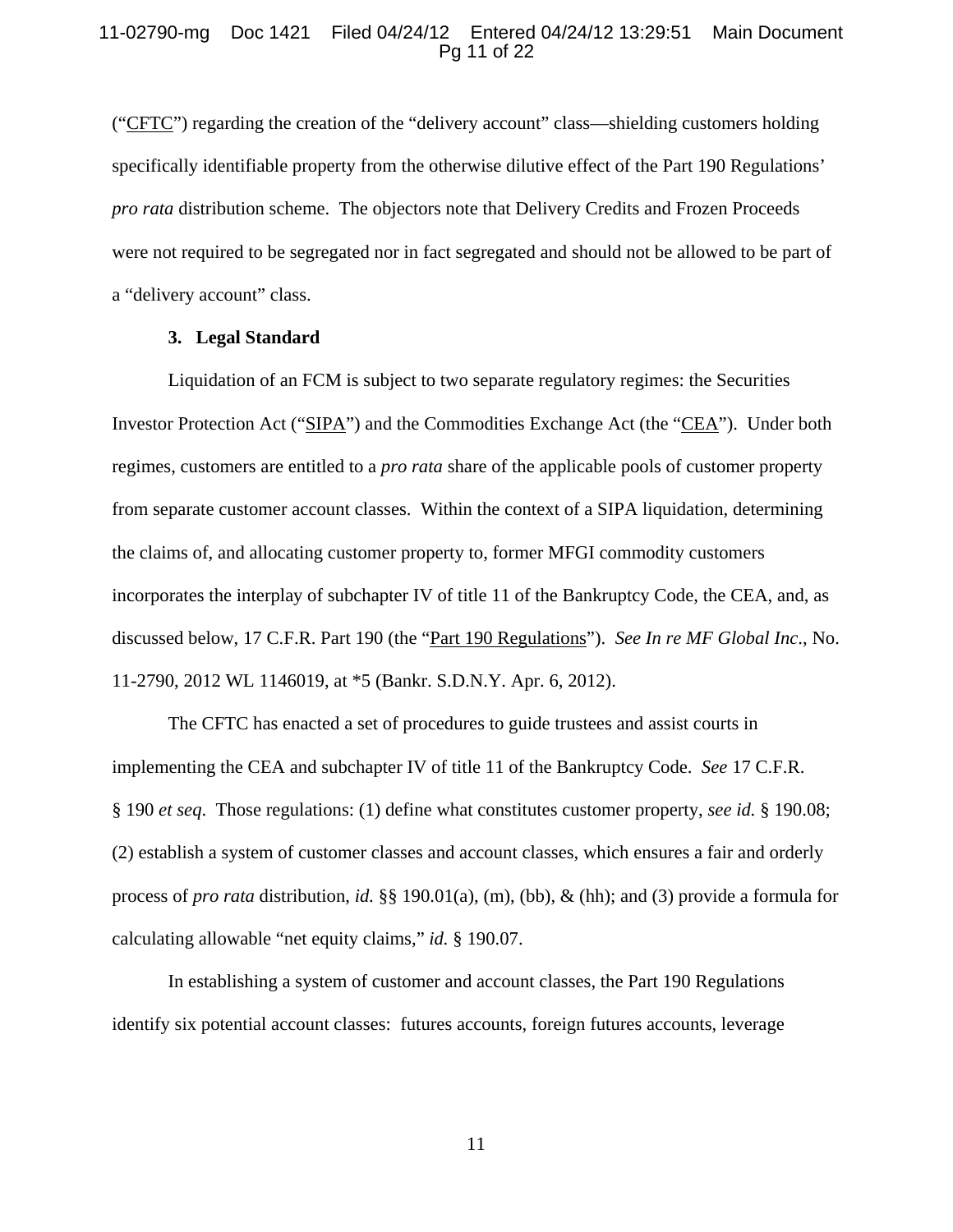accounts, commodity option accounts, delivery accounts, and cleared OTC derivatives accounts.

*See id*. § 190.01(a). "Delivery accounts" are defined as

any account prominently designated as such in the records of the debtor which contains only the specifically identifiable property associated with delivery set forth in  $\S$  190.01(kk)(3), (4), and (5), except that with respect to  $\S$  190.01(kk)(4) and (5), delivery need not be made or taken and exercise need not be effected for such property to be included in a delivery account.

*Id.* § 190.05(a)(2).<sup>10</sup>

(3) With respect to warehouse receipts, bills of lading or other documents of title, or physical commodities received, acquired, or held by or for the account of the debtor for the purpose of making or taking delivery or exercise from or for the account of a customer, any such document of title or commodity which as of the entry of the order for relief can be identified on the books and records of the debtor as received from or for the account of a particular customer as held specifically for the purpose of delivery or exercise.

(4) Any cash or other property deposited prior to the entry of the order for relief to pay for the taking of physical delivery on a long commodity contract or for payment of the strike price upon exercise of a short put or a long call option contract on a physical commodity, which cannot be settled in cash, in excess of the amount necessary to margin such commodity contract prior to the notice date or exercise date, which cash or other property is identified on the books and records of the debtor as received from or for the account of a particular customer on or after three business days before the first notice date or three calendar days before the exercise date specifically for the purpose of payment of the notice price upon taking delivery or the strike price upon exercise, respectively, and such customer takes delivery or exercises the option in accordance with the applicable contract market rules.

(5) The cash price tendered for any property deposited prior to the entry of the order for relief to make physical delivery on a short commodity contract or for exercise of a long put or a short call option contract on a physical commodity, which cannot be settled in cash, to the extent it exceeds the amount necessary to margin such contract prior to the notice date or exercise date, which property is identified on the books and records of the debtor as received from or for the account of a particular customer on or after three calendar days before the first notice date or three calendar days before the exercise date specifically for the purpose of a delivery or exercise, respectively, and such customer makes delivery or exercises the option in accordance with the applicable contract market rules.

17 C.F.R. § 190.01(*ll*)(3)-(5) (2012) (effective April 9, 2012). This definition was previously located in section 190.01(kk)(3)-(5) in the prior version of the Code of Federal Regulations.

 $10<sup>10</sup>$ "Specifically identifiable property" is defined as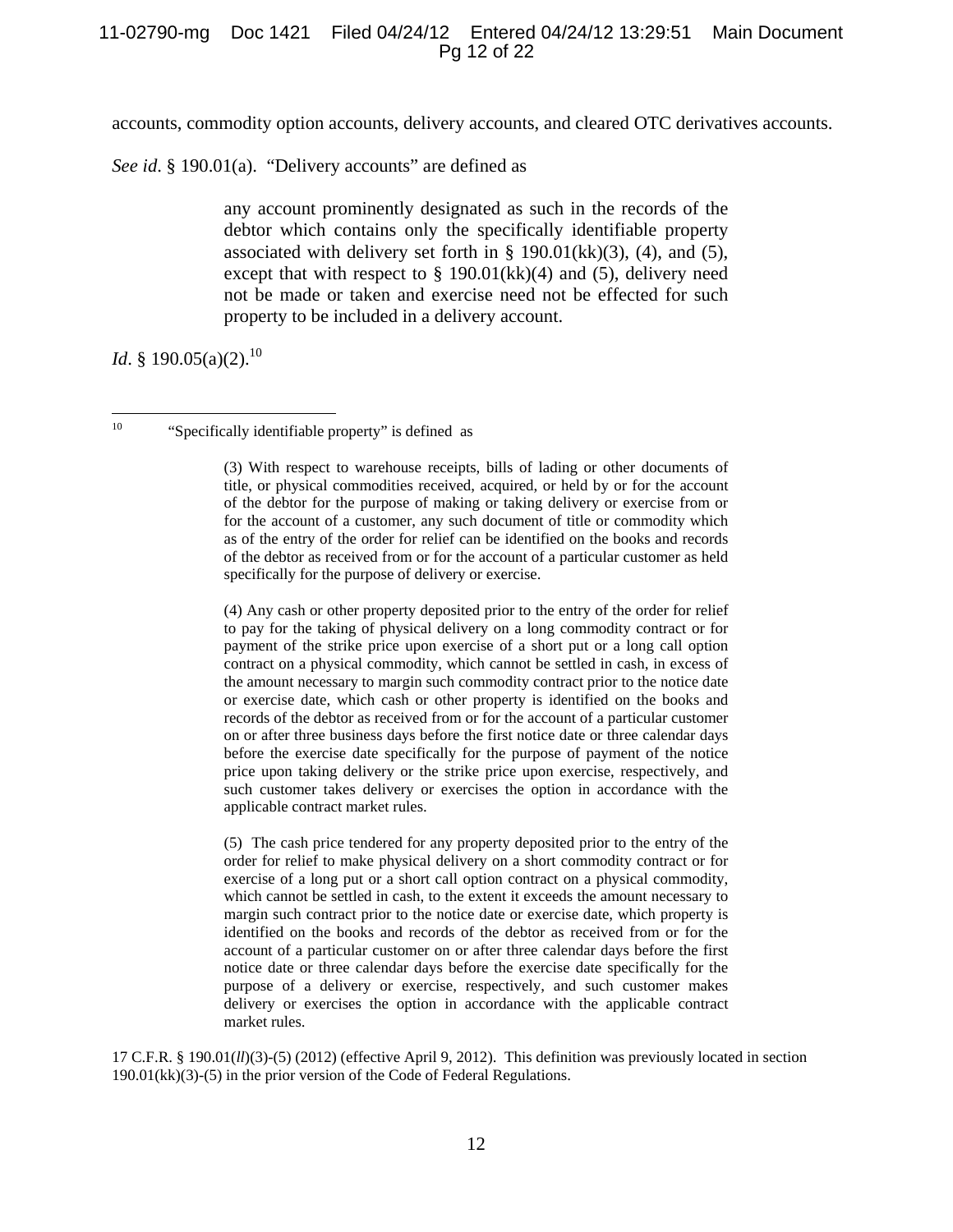# 11-02790-mg Doc 1421 Filed 04/24/12 Entered 04/24/12 13:29:51 Main Document Pg 13 of 22

The Court finds that Delivery Credits, Delivery Debits, and Frozen Proceeds properly belong in the Delivery Class pursuant to 17 C.F.R. §§ 190.05(a)(2) (defining "delivery account") and 190.01(*ll*)(3)-(5) (defining "specifically identifiable property" to include cash or other property identified on the books and records of the debtor as related to delivery of Physical Customer Property or exercise of the related contracts), along with Physical Customer Property, despite the effect that they may have on the shortfall of that class. To the extent that Delivery Credits, Delivery Debits, and Frozen Proceeds were identified on the books and records of MFGI as related to the delivery of Physical Customer Property or exercise of the related contracts, the SIPA Trustee has properly classified this category of property.

There is no requirement in the applicable statutes or regulations that Delivery Credits and Frozen Funds be segregated. MFGI's failure to segregate this property does not exclude it from the definition of "specifically identifiable property" under 17 C.F.R. §§ 190.01(*ll*)(3)-(5). Section  $190.08(c)(1)$  states that

> property held by or for the account of a customer, which is segregated on behalf of a specific account class, or readily traceable on the filing date to customers of such account class, *must be allocated to the customer estate of the account class for which it is segregated or to which it is readily traceable.*

17 C.F.R. § 190.08(c)(1) (emphasis added). The SIPA Trustee concluded that the Delivery Credits, Delivery Debits, and Frozen Proceeds are traceable to Physical Customer Property and are, therefore, properly classified in the Delivery Class even though the property was not segregated. Indeed, if they are excluded from the Delivery Class, their presence in another class would create a shortfall in that class.<sup>11</sup>

<sup>11</sup> The CFTC's comments in the *Federal Register* on the final rules for the Part 190 Regulations state:

Delivery Accounts. The question remains in most cases as to how to mitigate the dilution effect of the pro rata provisions of the Code with respect to property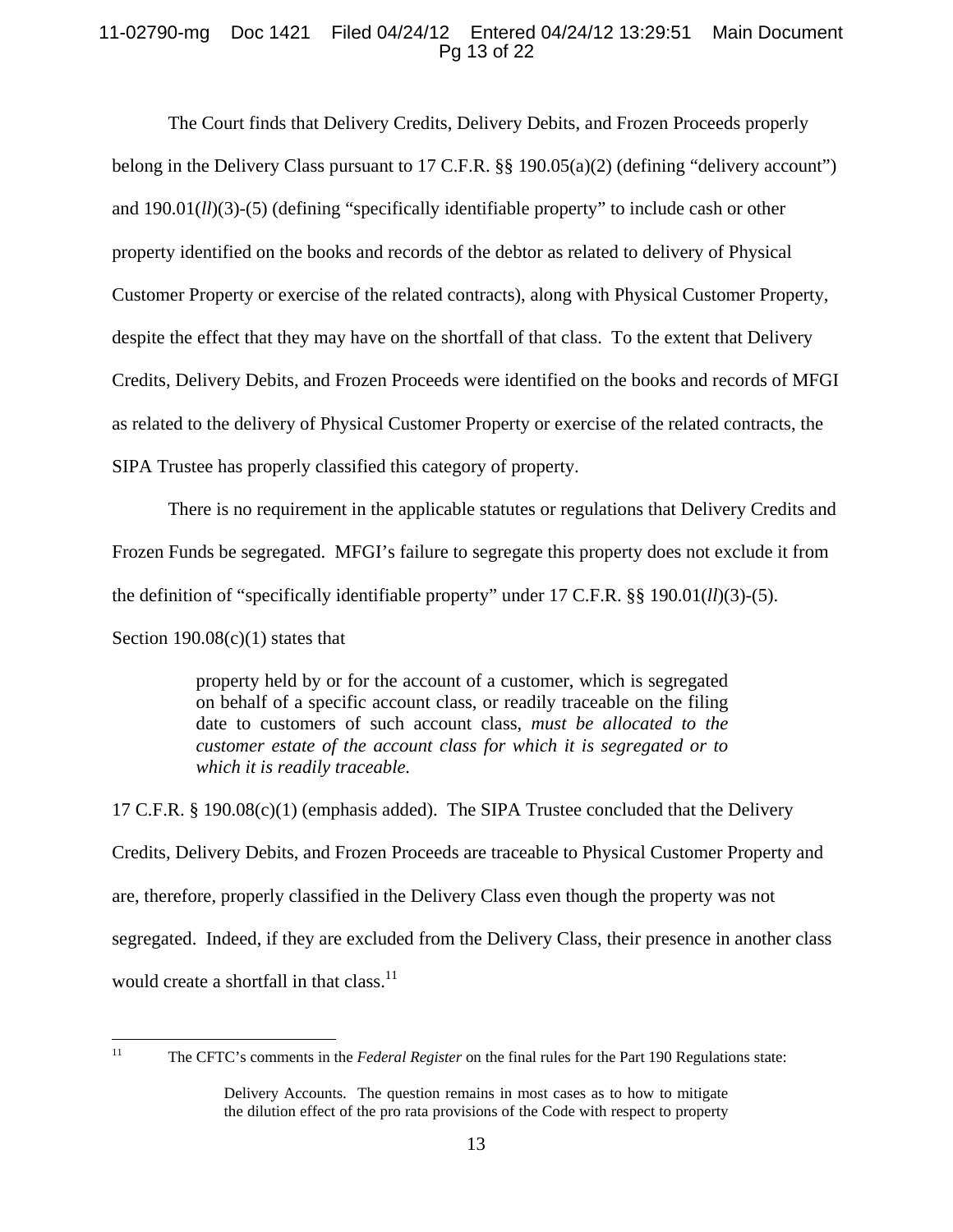# 11-02790-mg Doc 1421 Filed 04/24/12 Entered 04/24/12 13:29:51 Main Document Pg 14 of 22

During the hearing, counsel for the O'Malley objectors argued that 17 C.F.R. § 1.21

mandates that trading proceeds not required to be segregated be allocated across customer

classes rather than allocated to a single customer class. That argument was not contained in the

O'Malley written objection, but counsel asserted that the argument was made in response to the

SIPA Trustee's Omnibus Reply. The Court allowed counsel to file a sur-reply (ECF Doc.

#1374), limited to the impact of section 1.21 on the determination of the Claim Distribution

Motion. The sur-reply mentions section 1.21 largely in passing and unpersuasively. Instead, the

sur-reply improperly raises new and untimely arguments. The Court specifically concludes that

section 1.21 is inapplicable to the issues here.

Section 1.21, entitled "Care of money and equities accruing to customers," states:

All money received directly or indirectly by, and all money and equities accruing to, a futures commission merchant from any clearing organization or from any clearing member or from any member of a contract market incident to or resulting from any trade, contract or commodity option made by or through such futures commission merchant on behalf of any commodity or option customer shall be considered as accruing to such commodity or option customer within the meaning of the Act and these regulations. Such money and equities shall be treated and

 or cash captured by the estate in the absence of any category of property which can be reclaimed in full. In this connection, the Commission believes that the best solution—and the one suggested by the commentators—is the creation of a separate class of accounts denominated "Delivery Accounts." The Commission is, therefore, adding in  $\S$  190.05(a)(2), an account class denominated "delivery accounts," to the other account classes. This account class contains only the property referred to in §§ 190.01 $(kk)(3)$ , (4), and (5).

Property segregated on behalf of a delivery account, under the allocation provisions, will be allocated only to that account class. This means that although this property will not be distributed to the extent its value exceeds a claimant's net equity claim and will be distributed pro rata among claimants with delivery claims with are of the same class, it will not be diluted by other types of customer claims. This solution reduces the dilution effect of proration without offending the basic principles of proration of equivalent claims. The Commission's broad authority with respect to deliveries should be noted in this connection.

Final Rules, Commodity Futures Trading Commission, 17 CFR Part 190, 48 Fed. Reg. 8716, 8731 (Mar. 1, 1983) (codified at 17 C.F.R. Part 190) (footnotes omitted).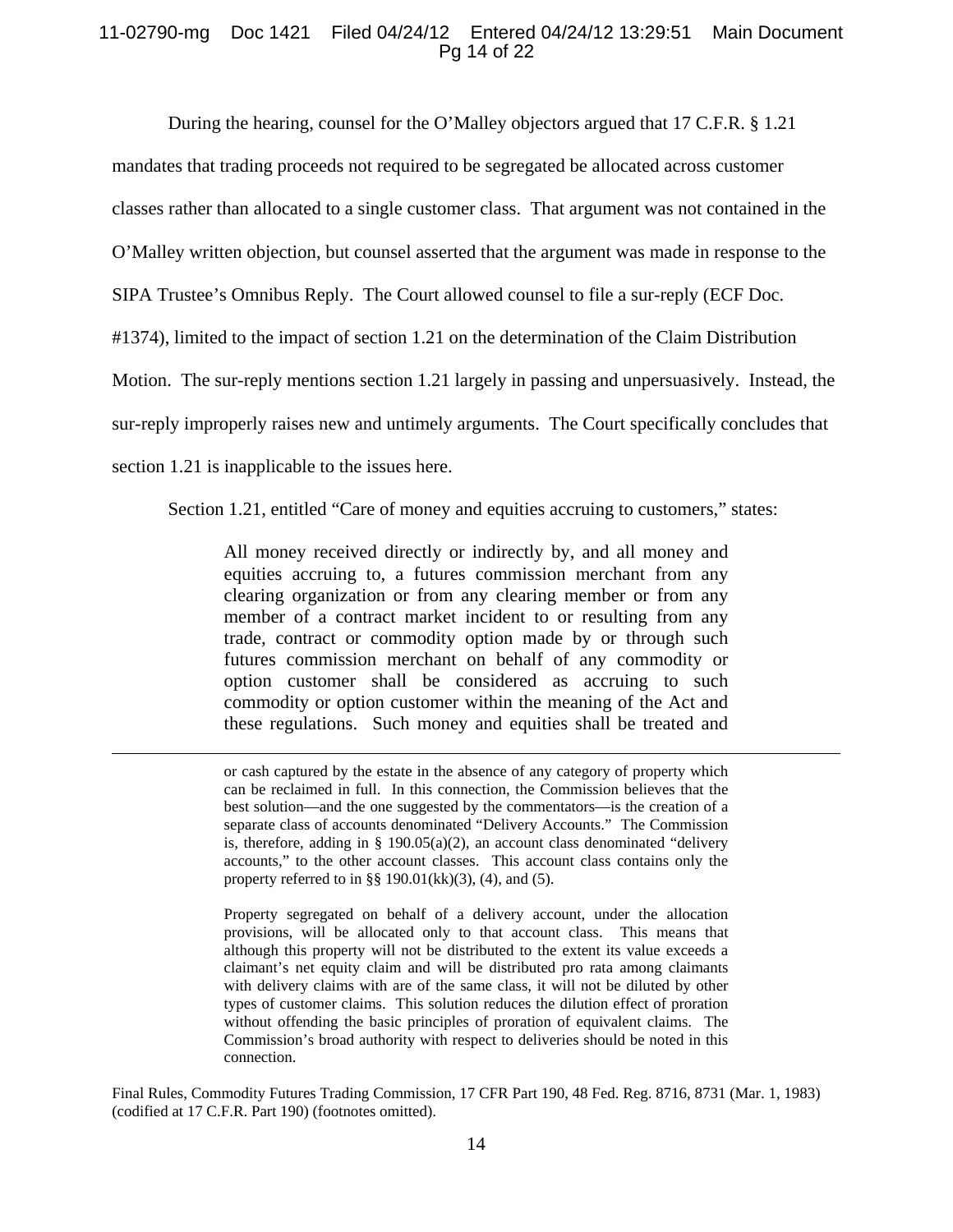# 11-02790-mg Doc 1421 Filed 04/24/12 Entered 04/24/12 13:29:51 Main Document Pg 15 of 22

dealt with as belonging to such commodity or option customer in accordance with the provisions of the Act and these regulations. Money and equities accruing in connection with commodity or option customers' open trades, contracts, or commodity options need not be separately credited to individual accounts but *may* be treated and dealt with as belonging undivided to all commodity or options customers having open trades, contracts, or commodity option positions which if closed would result in a credit to such commodity or option customers.

17 C.F.R. § 1.21 (emphasis added). That provision does not deal with the distribution of specifically identifiable property in an FCM liquidation. Moreover, the language in section 1.21 is permissive, stating that money and equity incident to a trade or contract "may be treated and dealt with as belonging undivided to all commodity or options customers"; it does not require that property to be treated as such. For these reasons, the Court overrules the O'Malley Objection.

# **4. Conclusion**

Because the Part 190 Regulations include Delivery Credits and Frozen Proceeds in the definition of "specifically identifiable property," the SIPA Trustee has correctly included them in the Delivery Class.

# **B. The Amended Stipulation**

Without seeking Court approval or disclosing the condition, the SIPA Trustee required claimants to sign a "Declaration, Release and Assignment" form (the "DRA") before receiving any distribution of allowed net equity claims. *See* Paradigm Obj., ¶¶ 2, 9; Resp., ¶ 5. To date, the SIPA Trustee has sent individual claim determination letters to over 21,000 claimants and has received in excess of 7,500 executed DRAs in response. Resp.,  $\parallel$  5. Neither the Claims Process Order nor any of the Bulk Transfer Orders provided for any release or assignment agreement; nor did the Claim Distribution Motion seek approval of a mandatory release and assignment agreement.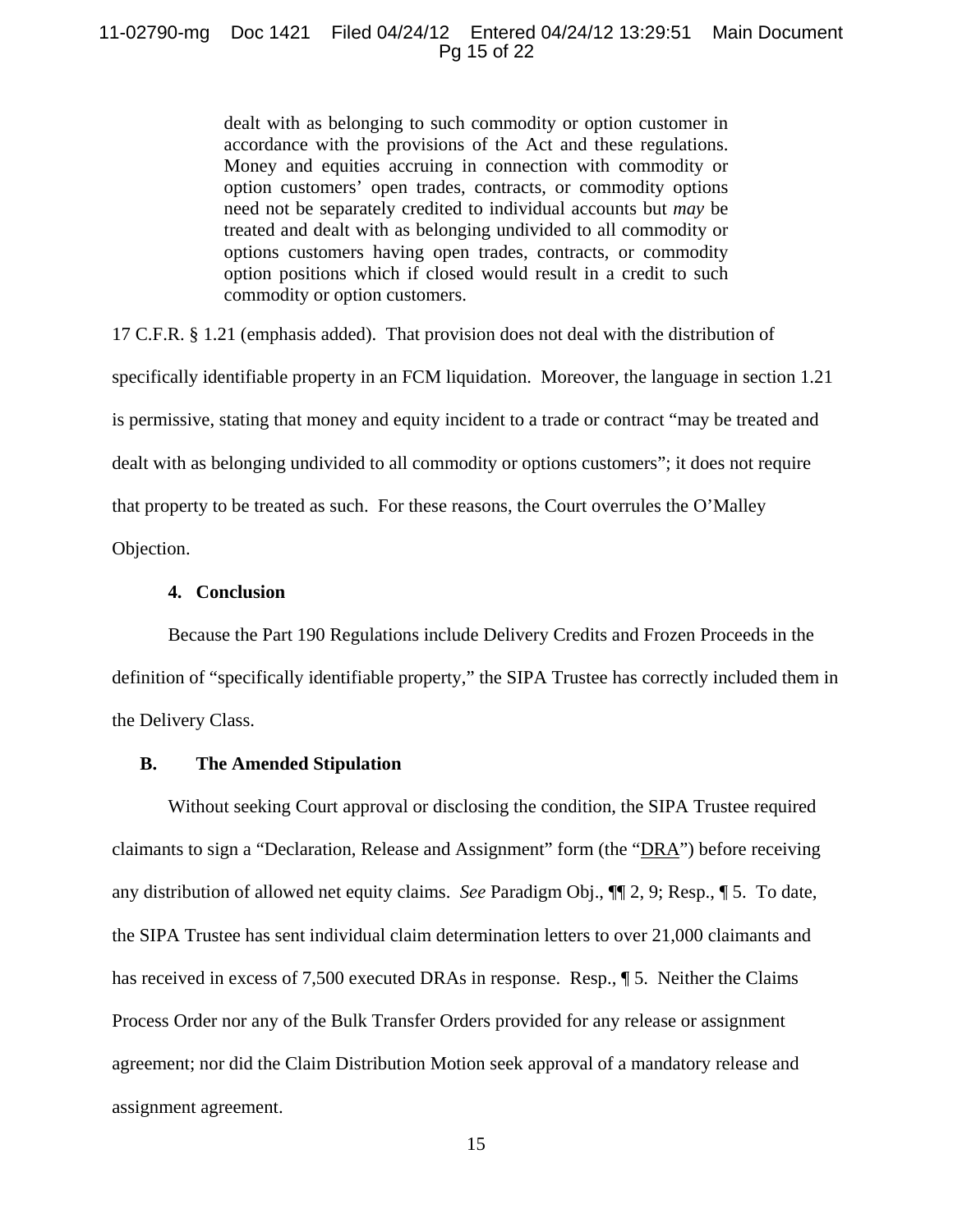# 11-02790-mg Doc 1421 Filed 04/24/12 Entered 04/24/12 13:29:51 Main Document Pg 16 of 22

The DRA required claimants to release their claims against the estate and assign their claims against third parties to the SIPA Trustee before receiving payment of their allowed claims. Only the numerous objections filed by claimants brought this issue to the Court's attention. The SIPA Trustee Response did not provide any legal authority for requiring commodities customers to assign the customers' claims against third parties to the SIPA Trustee. The objectors argued that customers receiving distributions required by applicable statutes and regulations cannot be compelled to transfer their claims in return for the distributions. The Court took the Motion under submission at the hearing. Several days after the hearing, the SIPA Trustee advised the Court that he withdraws his request for approval for the assignments. Further negotiations with the objectors have largely resolved the issues concerning the proposed release.

# **1. The Release Provision**

The SIPA Trustee initially submitted for the Court's approval a proposed Amended Stipulation that modified the original release language. The Amended Stipulation attempted to clarify that some claims are "carved out" of the DRA; namely the DRA shall not release

> any claims against any current or former employee, officer, or director of MF Global Holdings, Ltd., or any of its subsidiaries or affiliates, including MFGI, except with respect to any work performed by such employee, officer, or director in connection with the Liquidation Proceeding under the supervision of the Trustee.

Resp., ¶ 21; Am. Stipulation, ¶ 3.

Nevertheless, some objections remained. During the hearing the scope of the

disagreement between the SIPA Trustee and objectors narrowed further, and the parties agreed to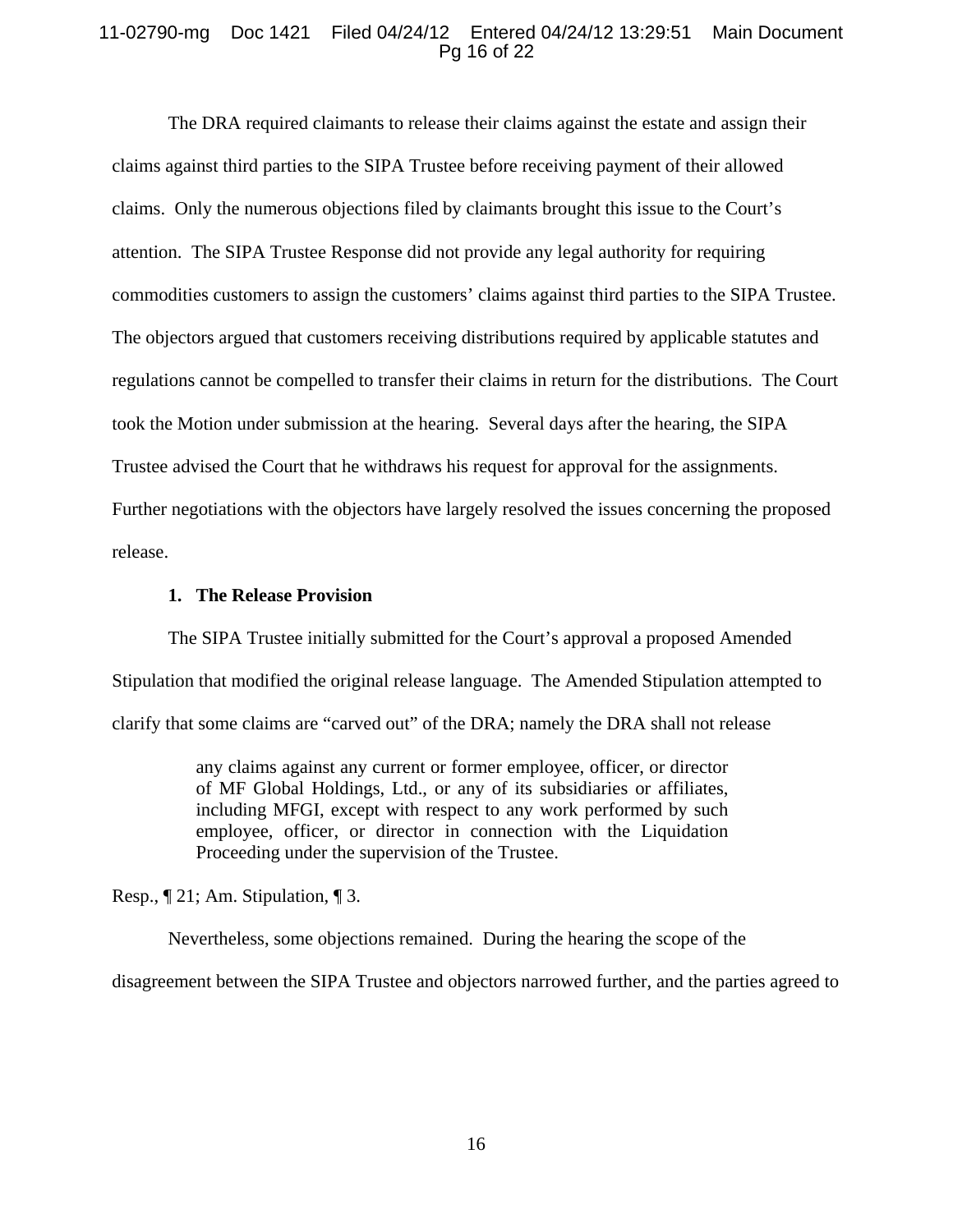# 11-02790-mg Doc 1421 Filed 04/24/12 Entered 04/24/12 13:29:51 Main Document Pg 17 of 22

confer in an effort to find acceptable language, resulting in the proposed Third Amended Release that is now before the Court. $^{12}$ 

The Third Amended Release clarifies that claimants receiving a distribution based on

their net equity claims must agree to release the SIPA Trustee, the Securities Investor Protection

Corporation ("SIPC"), and MFGI from any net equity claim in any amounts other than as

approved in the claim determination and agreed to by the claimant. The principle is simple: once

the SIPA Trustee and a claimant reach agreement on a net equity claim, the claimant cannot later

(iii) the prior Declaration, Release and Assignment and the amended form of the Declaration and Release shall not release any claims against any current or former employee, officer, or director of MF Global Holdings, Ltd., or any of its subsidiaries or affiliates, including MFGI, except with respect to any work performed by such employee, officer, or director in connection with this proceeding under the supervision of the Trustee.

(iv) There are and shall be no third-party beneficiaries of the prior Declaration, Release and Assignment form and/or the amended Declaration and Release and only Released Persons (as defined therein) may assert any release contained therein.

(v) The Declaration, Release and Assignment form and the amended Declaration and Release will not alter or limit any rights a commodities customer has, or any standing the commodities customer has, to assert claims against third parties other than the Released Persons (as defined therein), and to recover against such third parties on such claims.

(vi) The Declaration, Release and Assignment form and the amended Declaration and Release will not alter the relative priority of a commodities customer and the Trustee to assert or recover on any claims against third parties other than the Released Persons (as defined therein).

(vii) The Declaration, Release and Assignment form and the amended Declaration and Release shall not release or extend to any general unsecured claims asserted by a commodities customer in this proceeding in addition to the commodities net equity claim subject to the form.

Third Am. Release, at 2–3.

 $12\,$ The Third Amended Release provides, in pertinent part:

<sup>(</sup>ii) The release language contained in the prior Declaration, Release and Assignment form shall be deemed amended for all purposes as reflected in Exhibit A to releasing claims for actual payments or distributions to a commodities customer only to the extent of funds such commodities customer actually receives on account of the customer's allowed commodities net equity claim from the Trustee in connection with this proceeding.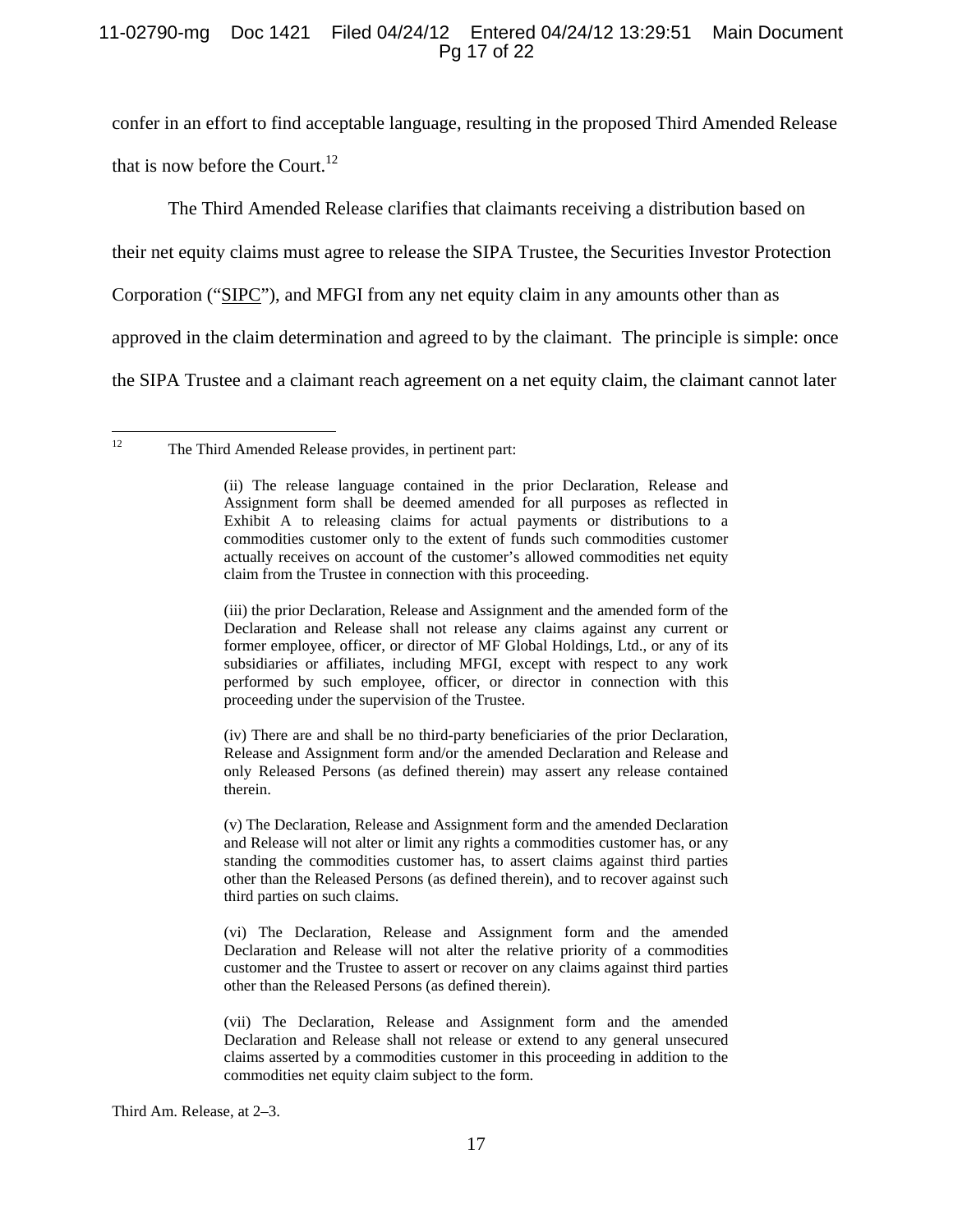# 11-02790-mg Doc 1421 Filed 04/24/12 Entered 04/24/12 13:29:51 Main Document Pg 18 of 22

contest that determination. Any claimant that objects to the SIPA Trustee's claim determination remains free to contest it in accordance with the procedures set forth in the Claims Process Order; it is only where the claimant agrees with the claim determination and will receive a *pro rata* distribution based on the net equity claim that a release is required.

The Court concludes the proposed release is fully appropriate and warranted in the circumstances; no one really argues to the contrary. The objections to the release focused on the specific language used, not to the concept. But still remaining is the issue of how to deal with signed DRAs already received by the SIPA Trustee from claimants containing language the SIPA Trustee has now agreed to change. The Third Amended Release attempted to address those 7,500-plus customers who signed and returned the earlier version of the DRA to the SIPA Trustee:

> [T]hose commodities claimants who already signed and returned the prior Declaration, Release and Assignment form to the Trustee or filed it with the Court need not take further measures as the prior Declaration, Release and Assignment form which is hereby modified and clarified by this Order shall be in full force and effect in such modified form upon entry of this Order . . . .

Third Am. Release, at 3. The clarification of the Release language benefits the claimants, and the SIPA Trustee agrees that the modified Release provisions apply to all claimants who agree upon the claim determination. But must the SIPA Trustee have claimants sign new releases, or may the Release language be deemed changed and effective as to all claimants who executed the prior Release?

If this were the only issue concerning the document containing the release, the Court might be prepared simply to deem the release modified. But the same document contains the Assignment provision, which as explained below, is void and unenforceable. The Court, therefore, concludes that the SIPA Trustee must obtain new releases from all claimants that will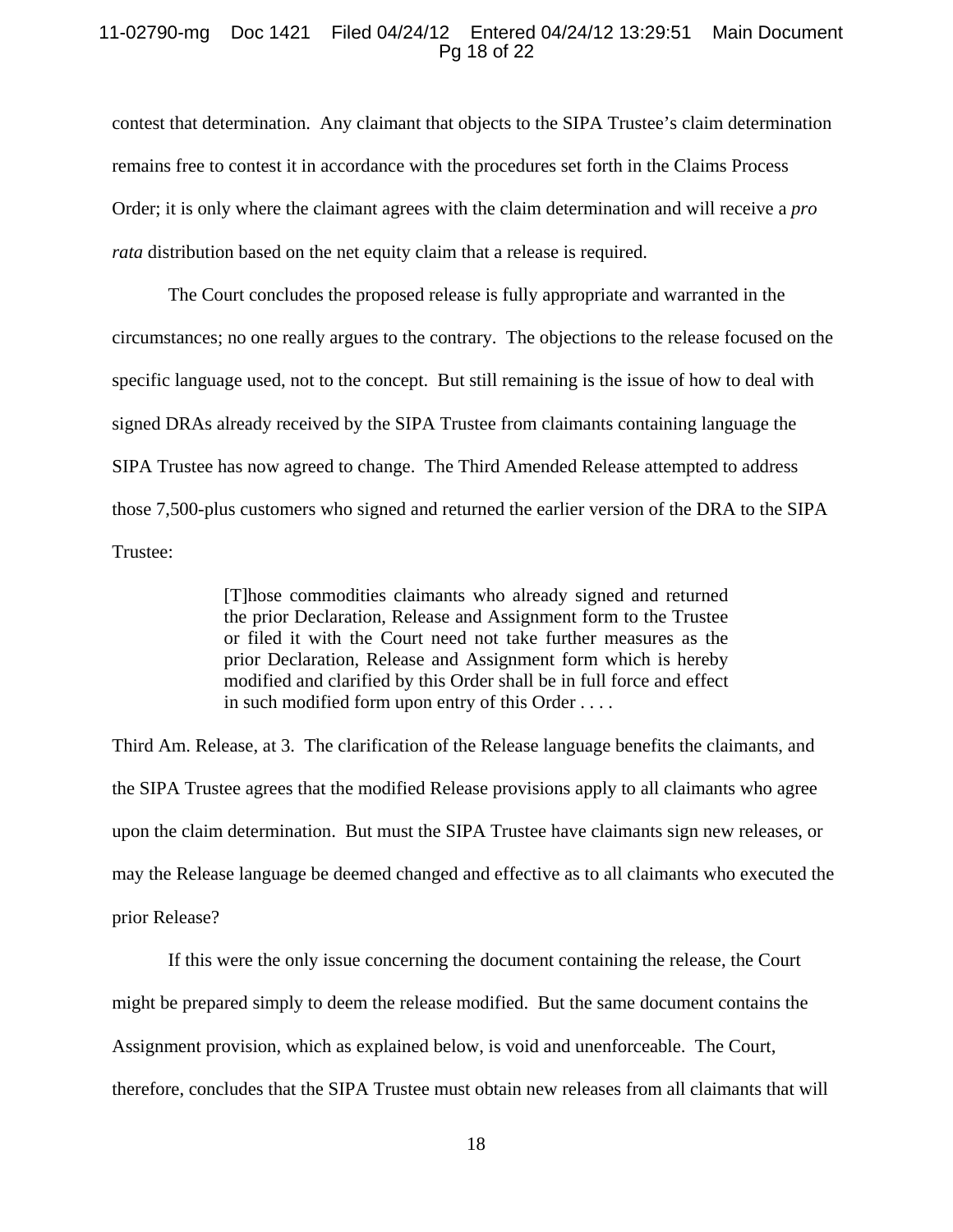# 11-02790-mg Doc 1421 Filed 04/24/12 Entered 04/24/12 13:29:51 Main Document Pg 19 of 22

receive a distribution, even though imposing this requirement will add to the SIPA Trustee's administrative burden and expense. This requirement is, in short, a self-inflicted wound.

#### **2. The Assignment Provision**

During oral argument, considerable colloquy focused on the Assignment provision in the DRA that the SIPA Trustee required all claimants receiving a distribution to sign. The original assignment language in the DRA provided:

> Further, Claimant hereby assigns and transfers to the Trustee and SIPC all rights, including any and all claims and causes of action, and any proceeds derived therefrom, that Claimant may have against any party, arising out of or relating to the Claim, the circumstances that gave rise to the Claim and the Account, to the extent of the Consideration.

Resp., Ex. A. The Amended Stipulation sought to make clear that the SIPA Trustee is permitted to take assignments of the portion of a customer's claims against third parties in the amount of actual payments received from the SIPA Trustee in satisfaction of those claims. *See* Resp., ¶ 20; Am. Stipulation,  $\P$  4. The Amended Stipulation also stated that the DRA would not limit a customer's right to assert claims against third parties (other than the SIPA Trustee, his agents and professional, MFGI, and SIPC and its agents, employees, and professionals) and to recover against such third parties on any such unsatisfied claims. *See* Resp., ¶ 20; Am. Stipulation, ¶ 7. But the SIPA Trustee still maintained that customers' assignment of their claims would be a prerequisite to receiving any payment in satisfaction of net equity claims.

The argument in the written objections and at the hearing focused on whether the SIPA Trustee can condition receipt of distributions required by SIPA, the Bankruptcy Code, the CEA, and the Part 190 Regulations on claimants' assigning their rights to assert claims against third parties for any losses the claimants suffered. Numerous class actions have already been filed by MFGI commodities customers against third parties seeking recovery of the claimants' losses. At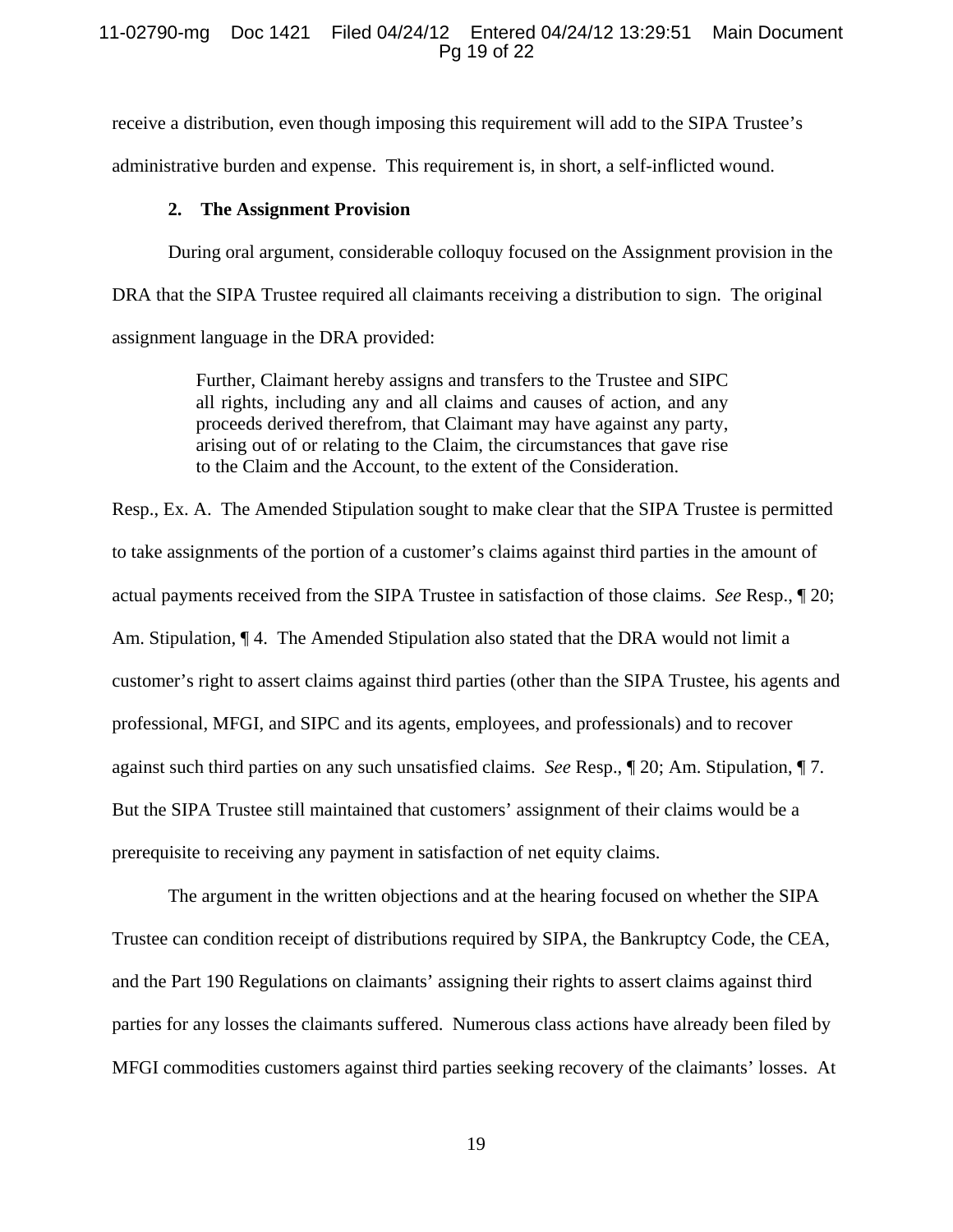# 11-02790-mg Doc 1421 Filed 04/24/12 Entered 04/24/12 13:29:51 Main Document Pg 20 of 22

the conclusion of the hearing, the Court took the matter under submission. Several days later, however, the SIPA Trustee's counsel advised the Court that the SIPA Trustee withdraws the requirement that claimants execute the assignment.<sup>13</sup> Because the SIPA Trustee has withdrawn his demand that claimants assign their claims against third parties to the SIPA Trustee, it is unnecessary for the Court to decide whether such a requirement could be imposed by the SIPA Trustee with Court approval before customers can receive distributions on otherwise agreed claims. The issue remains, however, about the status of the assignments already received by the SIPA Trustee. As explained below, the Court concludes that the assignments already received are void and shall be of no further force or effect.

A SIPA trustee's standing to assert claims that belong to customers of a defunct firm has been a subject of contention and decisions by other courts. *See, e.g*., *Picard v. HSBC Bank PLC*, 454 B.R. 25 (S.D.N.Y. 2011). That issue has not been presented to this Court, and nothing in this Opinion addresses that issue. No doubt seeking to avoid that issue, the SIPA Trustee apparently imposed the requirement that claimants assign their claims against third parties to the SIPA Trustee. Whether the Assignment provision drafted by the SIPA Trustee would avoid the problem that SIPA trustees have had in other cases is a question that need not be addressed here.<sup>14</sup>

 $13$ 13 The Third Amended Release states that "[a]ny and all assignments to the Trustee contained in the prior Declaration, Release and Assignment form are and shall be null and void and given no force and effect by any court of competent jurisdiction." Third Am. Release, at 2.

<sup>14</sup> In *Bankruptcy Services, Inc. v. Ernst & Young (In re CBI Holding Co., Inc.)*, 529 F.3d 432 (2d Cir. 2008), the Second Circuit addressed whether a distribution trust under a confirmed chapter 11 plan could assert an assigned claim that had belonged to a creditor against a third party and that had been assigned to the trust as part of the plan. The court stated:

Allowing a debtor's creditors to assign their claims for the benefit of the debtor's estate permits debtors, creditors, and bankruptcy courts the flexibility in reorganizing or liquidating a debtor's assets necessary to achieve efficient administration of the reorganization or liquidation. Indeed, the voluntary and court-approved assignment at issue in this case perfectly illustrates how both a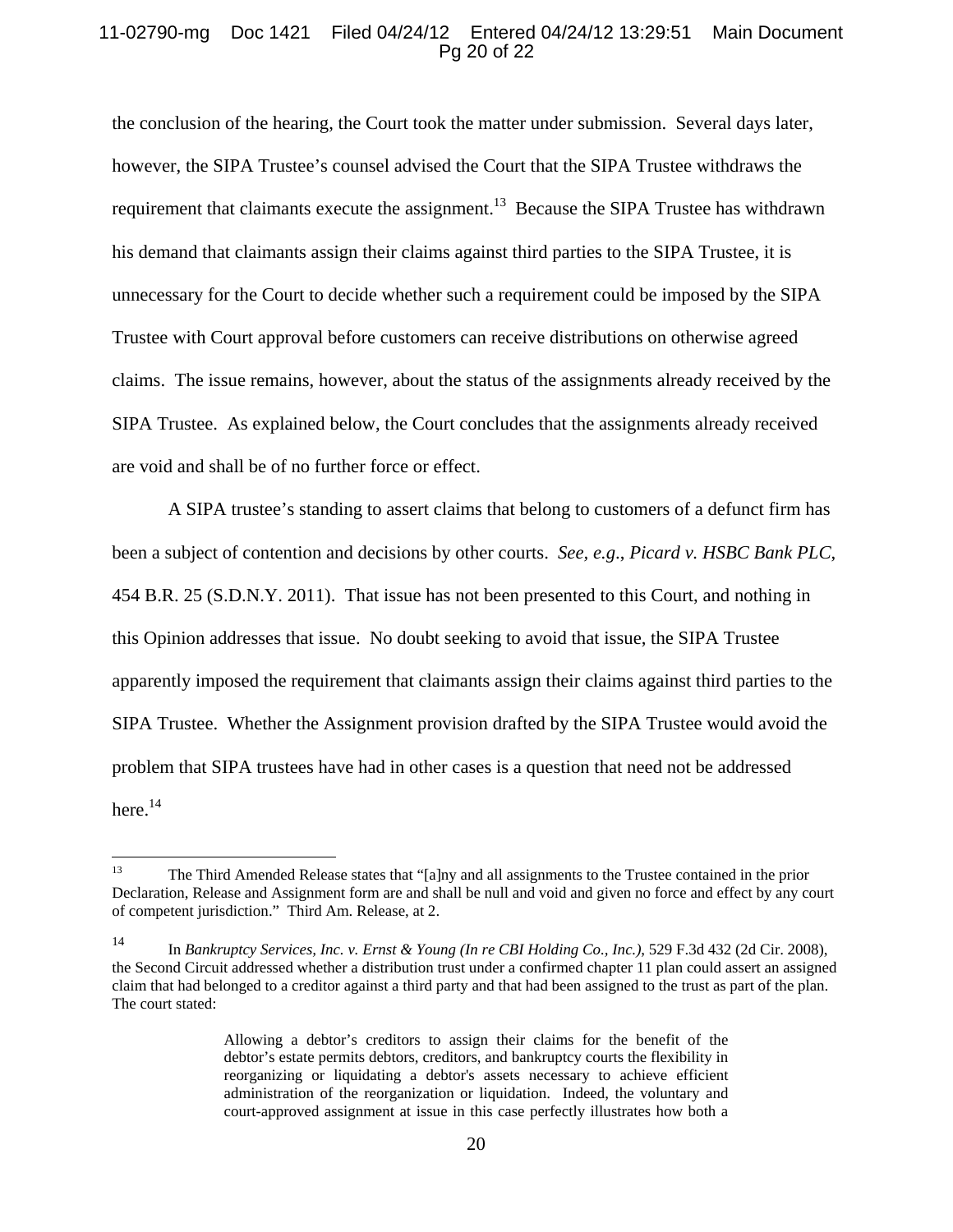# 11-02790-mg Doc 1421 Filed 04/24/12 Entered 04/24/12 13:29:51 Main Document Pg 21 of 22

Although the Court need not decide whether the SIPA Trustee can compel an assignment, it is clear that the SIPA Trustee could not obtain the assignments of claims belonging to commodity customers in exchange for distributions from the estate without first obtaining court approval. Section 363 of the Bankruptcy Code provides that a debtor "after notice and hearing, may use, sell, or lease, *other than in the ordinary course of business*, property of the estate." 11 U.S.C. § 363(b)(1) (emphasis added). Section 363(b)(1) applies because the SIPA Trustee is acquiring commodity customers' claims using property of the estate "other than in the ordinary course of business." *See, e.g*., *In re The Colad Grp., Inc*., 324 B.R. 208, 215 (Bankr. W.D.N.Y. 2005) (requiring bankruptcy court approval for use of estate resources outside the ordinary course of the debtor's business pursuant to section  $363(b)(1)$ ). Because the SIPA Trustee obtained the assignments without first obtaining Court approval, all of the assignments already obtained are void and of no further force or effect. To avoid any confusion or uncertainty arising from the approximately 7,500 DRA forms already returned to the SIPA Trustee, containing release language that has now been changed and an assignment of claims that is void, the SIPA Trustee must obtain new signed forms from all claimants.

> debtor and its creditors can benefit from the flexibility that  $\S$  541(a)(7) of the Bankruptcy Code facilitates. The *Barnes [v. Schatzkin*, 215 A.D. 10, 212 N.Y.S. 536 ( $1<sup>st</sup>$  Dep't 1925)] view would unnecessarily hamstring those parties on the basis of an outdated version of the Bankruptcy Code.

*Id.* at 459. Whether the *CBI* holding applies to a SIPA trustee need not be decided, but it is important to recognize that the court in *CBI* dealt with "the voluntary and court-approved assignment," *id.,* rather than a compelled assignment that was not presented to the Court for approval before insisting on the assignments from claimants.

It should also be noted that in *CBI* a significant claim of a single creditor was assigned as part of a settlement with that creditor resolving the amount of the creditor's allowed claim against the estate. Here, MFGI has approximately 23,000 commodity customer claims. If fewer than all claimants voluntarily assign their claims, questions would then arise whether estate assets should be used by the Trustee to prosecute claims of only some claimants. Whether the Trustee can compel claimants to assign their claims is now moot as the Trustee has withdrawn the request for the assignments.